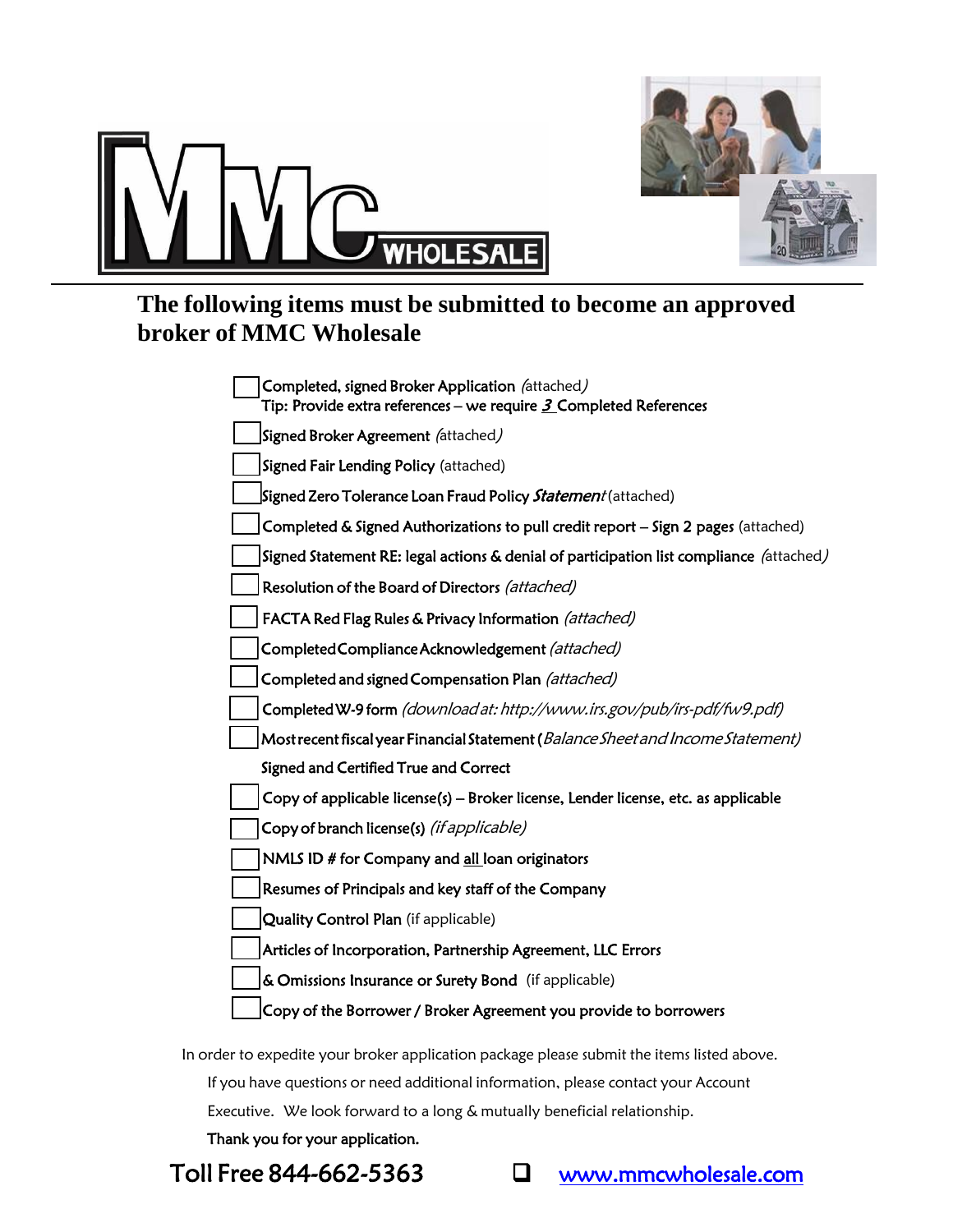# MMC Wholesale BROKER APPLICATION

| WWC <sub>WHOLESALE</sub> |  |  |
|--------------------------|--|--|
| BROKER INFORMATION       |  |  |

MMC Account Executive

#### General Information

| Primary Contact Person Email: North and the state of the state of the state of the state of the state of the state of the state of the state of the state of the state of the state of the state of the state of the state of        |                                                                                                                        |
|--------------------------------------------------------------------------------------------------------------------------------------------------------------------------------------------------------------------------------------|------------------------------------------------------------------------------------------------------------------------|
|                                                                                                                                                                                                                                      |                                                                                                                        |
|                                                                                                                                                                                                                                      |                                                                                                                        |
|                                                                                                                                                                                                                                      |                                                                                                                        |
|                                                                                                                                                                                                                                      |                                                                                                                        |
|                                                                                                                                                                                                                                      |                                                                                                                        |
|                                                                                                                                                                                                                                      |                                                                                                                        |
| <b>Company Information</b>                                                                                                                                                                                                           |                                                                                                                        |
|                                                                                                                                                                                                                                      | Date Founded or Incorporated: Case Contains the Containing Organization Form: Containing the Contains of December 2014 |
|                                                                                                                                                                                                                                      |                                                                                                                        |
|                                                                                                                                                                                                                                      | Total Number of Offices: Notified the South of American Mill Branches submit direct?                                   |
| Contact person, branch address, phone/fax #s and License for each branch)                                                                                                                                                            | (Please attach a list of ALL branch offices which will submit loans direct to MMC. Please include the following:       |
| Principals of Company (Percentage of ownership must total 100%, if needed attached additional sheet)                                                                                                                                 |                                                                                                                        |
|                                                                                                                                                                                                                                      |                                                                                                                        |
|                                                                                                                                                                                                                                      |                                                                                                                        |
| Home Address: <u>New York: Address: New York: New York: New York: New York: New York: New York: New York: New York: New York: New York: New York: New York: New York: New York: New York: New York: New York: New York: New York</u> |                                                                                                                        |
|                                                                                                                                                                                                                                      |                                                                                                                        |
|                                                                                                                                                                                                                                      |                                                                                                                        |
|                                                                                                                                                                                                                                      |                                                                                                                        |
|                                                                                                                                                                                                                                      |                                                                                                                        |
|                                                                                                                                                                                                                                      |                                                                                                                        |
|                                                                                                                                                                                                                                      |                                                                                                                        |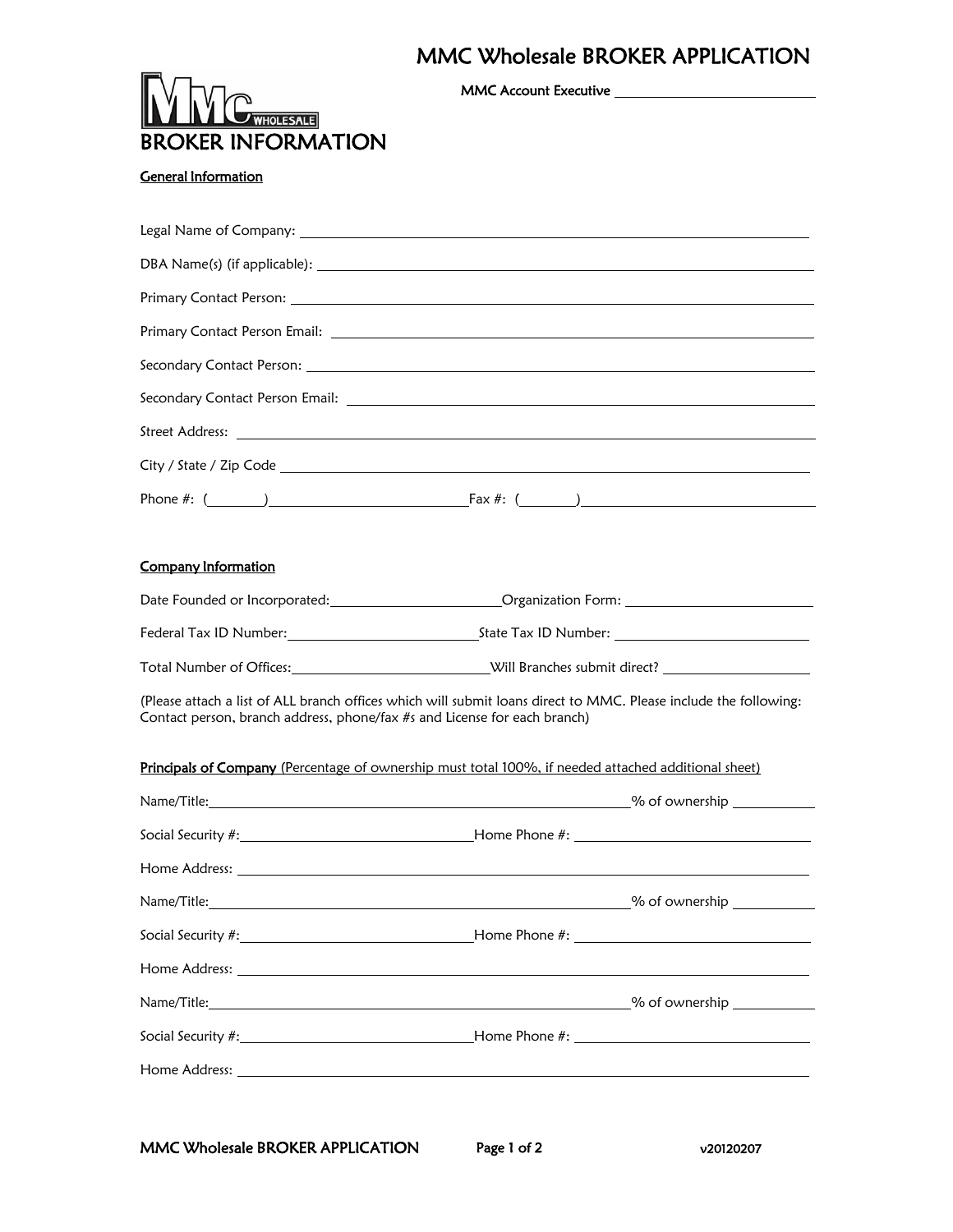#### Investor/Lender/Bank References

| Investor / Lender / Bank | Length of Relationship | <b>Contact Name</b> | Phone # & Email |
|--------------------------|------------------------|---------------------|-----------------|
|                          |                        |                     |                 |
|                          |                        |                     |                 |
|                          |                        |                     |                 |
|                          |                        |                     |                 |
|                          |                        |                     |                 |
|                          |                        |                     |                 |
|                          |                        |                     |                 |
|                          |                        |                     |                 |

Please provide at least three investor/lender references and one bank reference (with account number)

#### Loan Production Information

| Primary Geographic Origination Areas:     |            |
|-------------------------------------------|------------|
| Be Specific                               |            |
| Prior Year Origination Volume (Estimate): |            |
| $\frac{1}{2}$ and # of units              | # of loans |
| <b>YTD Origination Volume (Estimate):</b> |            |
| $\frac{1}{2}$ and # of units              | # of loans |
| Do you accept loans from other mortgage   | Yes<br>or  |
| brokers, i.e. Third Party Originations?   |            |

In the last ten years, has your Company or any of its Officers been suspended or removed by any lender or investor from selling or servicing mortgages? Yes No (If Yes, attach a statement with specific details)

I/we certify under penalty of perjury that the foregoing information is true and correct. I/we fully understand that it is a Federal crime punishable by fine and/or imprisonment to knowingly make any false statements concerning any of the above facts as applicable under the provisions of Title 18, US Code Section 1001. MMC Wholesale, a division of Mortgage Management Consultants, Inc (MMC) or its agent is hereby authorized to obtain verification of the above from any source named herein including character or credit references, including a credit report, as it deems necessary in order to process this application.

If a Corporation, an officer must sign. If partnership, the managing partners must sign. If LLC, member must sign. If sole prop., owner must sign. The Licensed Broker must always sign.

| Title       |                                                                                                                                                                                                                                             |
|-------------|---------------------------------------------------------------------------------------------------------------------------------------------------------------------------------------------------------------------------------------------|
|             |                                                                                                                                                                                                                                             |
|             |                                                                                                                                                                                                                                             |
|             |                                                                                                                                                                                                                                             |
|             |                                                                                                                                                                                                                                             |
|             |                                                                                                                                                                                                                                             |
| Page 2 of 2 |                                                                                                                                                                                                                                             |
|             |                                                                                                                                                                                                                                             |
|             | Date and the state of the state of the state of the state of the state of the state of the state of the state of the state of the state of the state of the state of the state of the state of the state of the state of the s<br>v20120207 |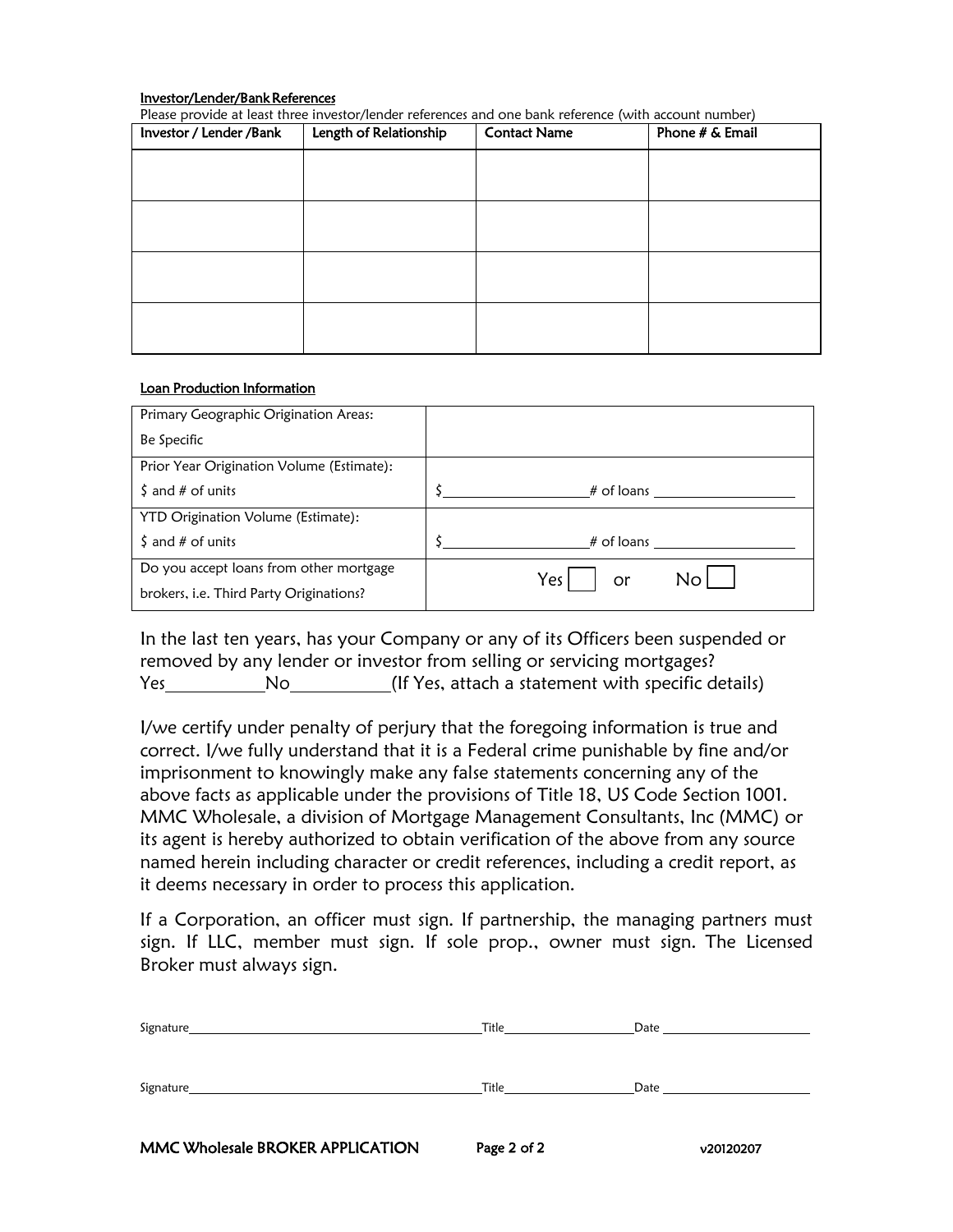

# A Division of Mortgage Management Consultants, Inc. (MMC) BROKER AGREEMENT

This Broker Agreement (the "Agreement") is made as of the day of *day* of *net the day of the symmers* by and between, (the "Broker") and MMC Wholesale, a division of Mortgage Management Consultants, Inc. (the "Lender").

#### RECITALS

Broker is engaged in the activity of packaging loan applications for submission to Lender for a fee in accordance with Lender's program in effect at the time of submission. Lender is engaged in the activity of making loans and other extensions of credits.

#### TERMS AND CONDITIONS

Now, therefore, in consideration of the above recitals and the terms and conditions contained herein, and for good and valuable consideration, the receipt and sufficiency of which are hereby acknowledged, Lender and Broker agree as follows:

1. Broker's status under this Agreement is that of an originator of loans. Nothing contained herein shall be construed to create the relationship of either employer and employee or principal and agent between the Lender and Broker. Broker has no proprietary or exclusive right, title or interest in or to, or control over, any business of Lender in any area, state or jurisdiction in which lender does or may do business. Broker is specifically prohibited from using Lender's name in any form of advertising. Lender may, at its sole and absolute discretion, cancel or discontinue any of its products with or without notice to Broker.

2. Broker will prepare and complete applications for loans to be secured by mortgages which shall meet all applicable requirements established by Lender at its sole and absolute discretion. Broker shall submit such applications to Lender for consideration and for approval or denial at Lender's sole and absolute discretion.

3. Broker shall obtain factual data, at its own expense, relating to the loan application, necessary to the proper and accurate completion of such application and which may be requested by Lender form time to time, including, but not limited to, written verification of employment, income, assets and other material information requiring verification.

4. Broker shall be familiar with the Federal Fair Housing Act and the Federal Equal Credit Opportunity Act which prohibit discrimination on certain bases in any aspects of a credit transaction. Broker acknowledges that the prohibitions extend to, among other things, imposing different rates or charges on members of a protected class or employing different negotiating strategies with such persons on a prohibited basis. Broker represents and warrants that, with regard to Broker's activities in general and the loan applications and documentation in particular, Broker will comply with all applicable Federal, State and Municipal laws, rules and regulations as amended from time to time, including, but not limited to, the Federal Truth-in-Lending Act and Regulation Z, the Federal Fair Credit Reporting Act, the Federal Fair Housing Act, the Federal Equal Credit Opportunity Act, and the Federal Real Estate Settlement Procedures Act and Regulation X. Broker acknowledges that (a) Lender will adhere to the Fair Housing Act and the Equal Credit Opportunity Act in all aspects of the credit process including the pricing of mortgage loans, (b) Lender maintains loan underwriting standards designed to ensure that loan applicants will be placed at the correct credit risk level on a non-discriminatory basis, (c) Lender's wholesale price sheets reflect the price it seeks to obtain for mortgage loans at each credit risk level and that Broker may charge borrowers such additional amounts as may be permitted by applicable law, (d) Lender reserves the right to reject Broker's proposal or make a counteroffer when it believes Broker's proposed compensation and/or costs are not permitted under the fair lending laws, (e) Broker must provide the proposed borrower with such disclosures concerning Broker's compensation as maybe required under applicable law and (f) Lender offers Broker the opportunity to undergo fair lending training which includes a detailed discussion of (I) the purpose of, and prohibitions contained in, the Fair Housing Act and the Equal Credit Opportunity Act, (II) individual and principal liability for violations of the Fair Housing Act and the Equal Credit Opportunity Act and (III) Lender's policies regarding discrimination, including the policy that it is unlawful to make differing initial price quotations on the basis of a loan applicant's race, national origin, sex or age. MMC believes this is not a practice to be applied to anyone, protected or otherwise.

5. All loan applications submitted to Lender by Broker will be prepared by trained employees of Broker, competent in all aspects of mortgage lending activities. Upon completion, Broker shall forward an executed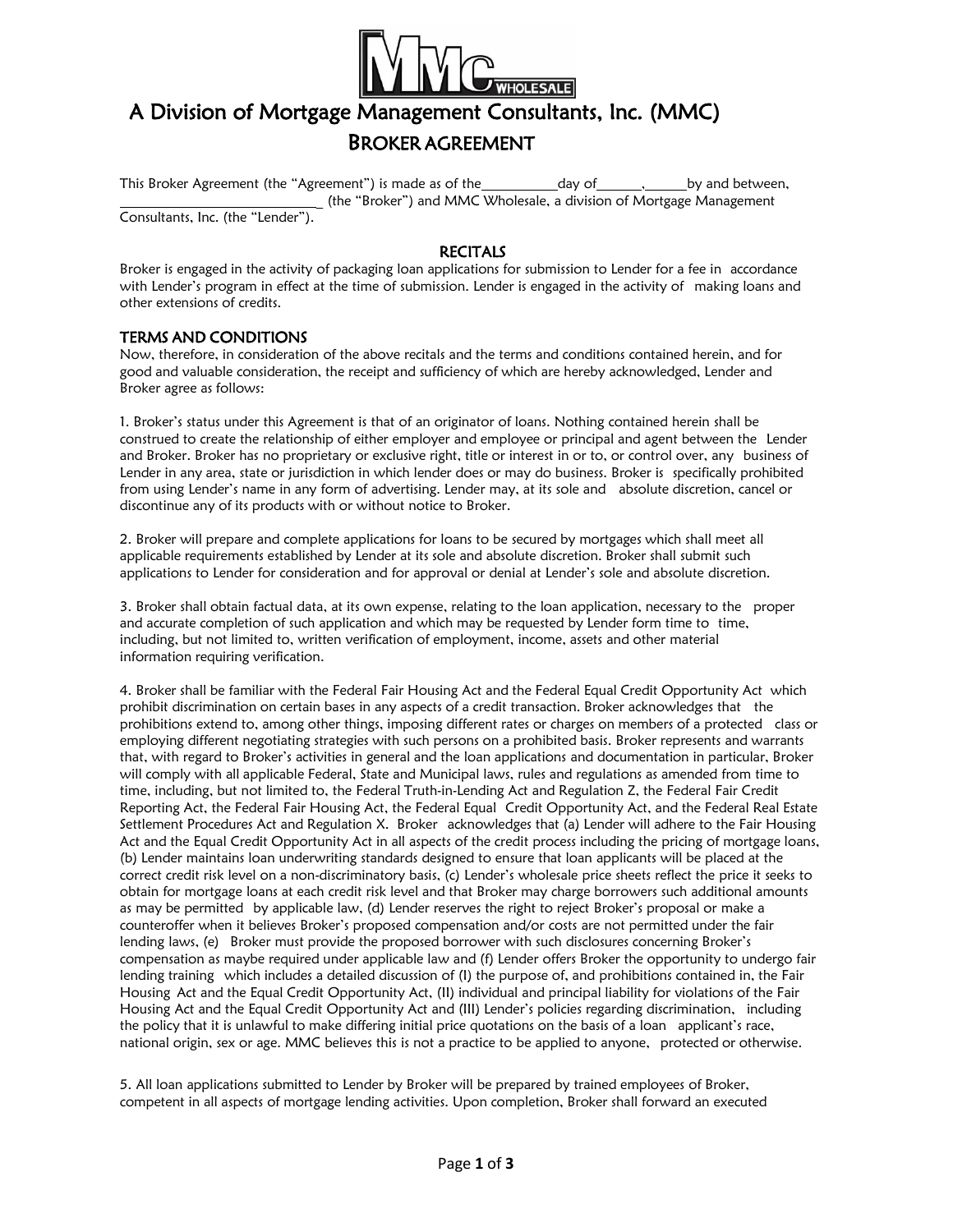# A Division of Mortgage Management Consultants, Inc. (MMC)

## BROKER AGREEMENT

original application to Lender for consideration. Broker shall not commit itself or Lender to approve or fund any loan without Lender's express prior written consent. In the event an application is approved, Lender will make all arrangements for closing and funding the loan.

6. If a submission of a loan application by Broker to Lender results in the closing of a loan by Lender, the Lender shall pay to Broker a fee to compensate Broker for its actual services rendered in packaging the loan application and not as a commission or any other type of consideration. Such payments shall be made only if such loan is closed by Lender and only after said loan closing. Such payments shall be paid by Lender's check made payable to Broker. No payment shall be due Broker on account of any refinancing or other subsequent transactions between Lender and the respective borrower(s).

7. Any notice, written or oral, to any applicant of approval or denial of any loan application submitted to Lender shall come only from Lender. Broker shall not, in any event, inform any applicant of Lender's decision to approve or deny any such loan application without the express prior written consent of the Lender.

8. No sale, transfer or assignment of all or part of any interest in this Agreement or of the duties, obligations, rights or privileges created hereby shall be valid without the express prior written consent of the Lender.

9. In the event any applicable state law requires Broker to be licensed, broker shall maintain such license in good standing while this Agreement is in force. This Agreement shall hereby terminate upon loss of such license by Broker. Broker shall provide Lender documentation evidencing said license's existence and validity on a regular basis or upon Lender's request.

10. This Agreement may be terminated immediately upon written notice by either party to the other at any time.

11. Broker warrants with regard to each application submitted to the Lender that the Broker has no agreement with the applicant or any other person whereby Broker will receive any compensation or consideration as a result of Lender's making of a loan to the applicant other than what is provided in this Agreement.

12. Broker will indemnify, defend and hold Lender and its officers, agents, employees and representatives harmless form any and all costs, claims, charges, actions, causes of action, losses or liability arising either directly or indirectly, regardless of any indemnities' negligence, by reason of Broker's negligence, a breach of the terms and conditions of this agreement, or in any way as a result of an inaccurate or incomplete application or other documentation prepared by or at the direction of the Broker. Broker's duty to defend and indemnify Lender under this paragraph shall arise immediately upon notice by Lender, without the requirement that Lender have previously become liable to others or have been required to pay any amounts whatsoever. To the extent Lender determines Broker has breached any provision(s) of this Agreement and there are due and owing any sums of money from Lender to Broker, Lender shall be entitled to withhold such sums as a set off which set off shall be in addition to, and not to the exclusion of, any other remedies available to Lender. The provisions of this paragraph shall survive and remain effective and inure to the benefit of Lender and its officers, agents, employees and representatives not withstanding the expiration, cancellation, termination or completion of this Agreement.

13. Lender shall be under no obligation to deal with any applicant in any manner different from the manner in which it treats other loan applicants whose applications are not submitted by Broker. Lender may, in its sole and absolute discretion, decide whether or not to make a loan to an applicant and may determine in its sole and absolute discretion the terms and conditions of any such loan. Broker represents and warrants to Lender that it will not represent to anyone that an applicant will receive any more favorable or different treatment from Lender than had said applicant's loan application not been submitted to Lender by Broker.

14. Neither Broker nor any of its officers, agents, employees or representatives shall divulge, reveal, disclose or publish any matters concerning trade secrets, proprietary or confidential information, private affairs, dealings and concerns of Lender or its affiliates or subsidiaries. Neither Broker nor any of its officers, agents, employees or representatives shall use any information or character which may be acquired as a result of this Agreement except for the exclusive purpose and benefit of Lender or its subsidiaries or affiliates. No publication may be made of this Agreement or of any information derived as a result of this Agreement without the Lender's express prior written consent.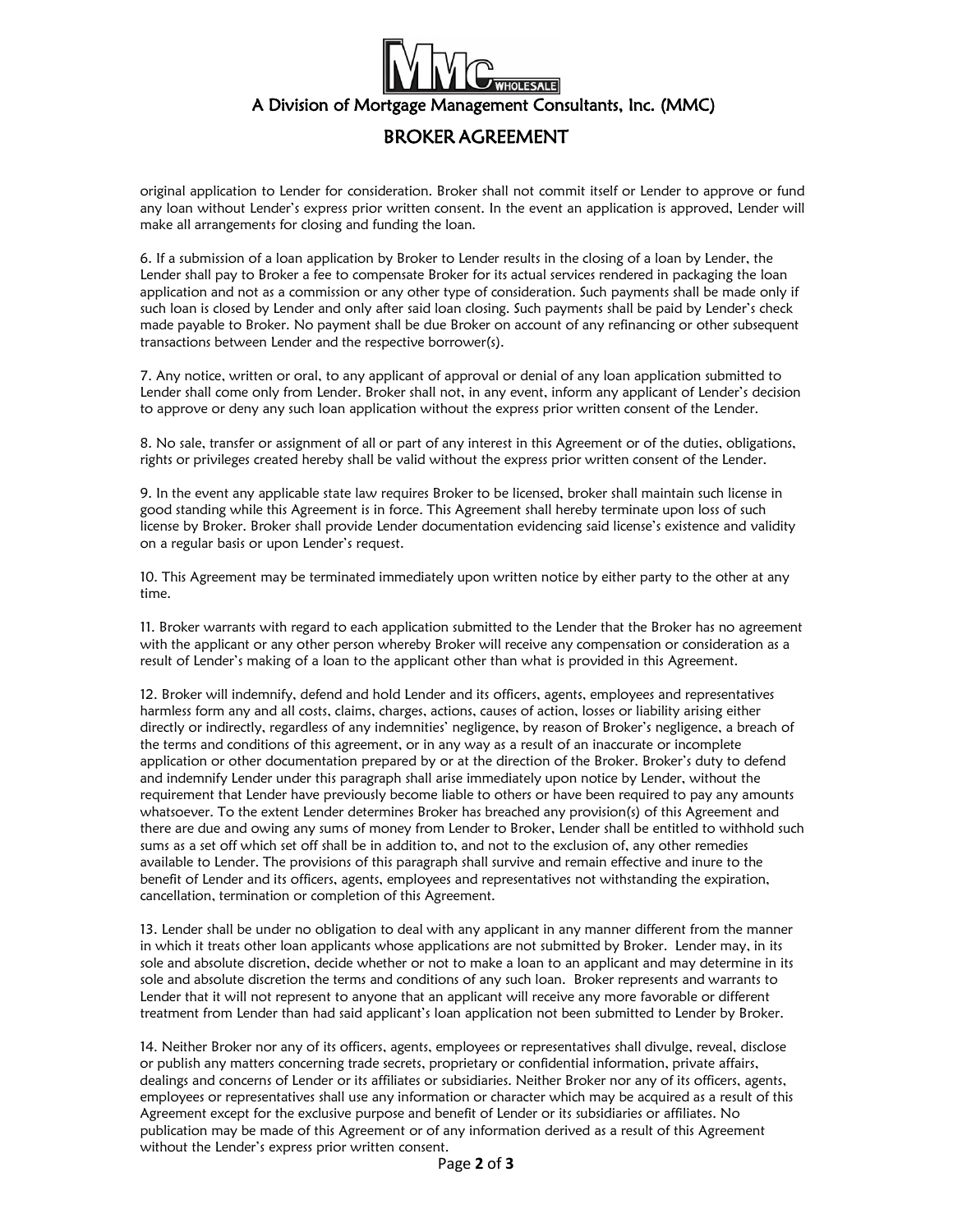# **WHOLESALE** A Division of Mortgage Management Consultants, Inc. (MMC)

## BROKER AGREEMENT

15. Failure to object or to take any affirmative action with respect to any conduct which is in violation of the terms of the Agreement shall not be construed as a waiver of such violation or any prior or future violation, breach of this Agreement or wrongful conduct.

16. After submission of an application upon which Lender advances funds, neither Broker nor any parent, subsidiary, affiliate, successor entity or company related by any common shareholder shall solicit the individual or individuals made the subject of that loan application for the purpose of satisfying Lender's loan or for any other purpose, including but not limited to the offering of insurance products, payment programs or any other ancillary services or products to such individual or individuals, nor shall Broker satisfy or arrange, negotiate, procure, refer or in any way assist the satisfaction of said loan by any party whatsoever.

17. This document contains the entire Agreement between the parties respecting the services made the subject hereof. Any prior or written agreement or representation in relation thereto not expressly set forth in this document is null, void and of no force or effect.

18. Any notice that is required or permitted by this Agreement shall be given by mailing the same, postage prepaid by certified mail, addressed as follows:

#### If to the Broker:

If to the Lender:

MMC Wholesale A Division of Mortgage Management Consultants, Inc. 1008 West Avenue M-4 Ste. H Palmdale, CA 93551 ATTN: Executive Vice President,-Production

19. This Agreement shall be governed by and construed in accordance with the substantive laws of the State of California without regard to its choice of law provisions. Venue shall be the appropriate court within Los Angeles, California. In the event either party to this Agreement brings an action or files a lawsuit against the other party in connection with any transaction involving, related to, or arising out of this Agreement, the prevailing party in such action or lawsuit shall be entitled to recover from the other party all of its costs and expenses, including reasonable attorneys' fees, incurred herein.

In witness whereof, the parties hereto have executed this Agreement on the date first written on page one hereof, but the Agreement is not effective until Broker shall have secured the necessary approvals and licenses required by law, or otherwise, in order to perform the duties under this Agreement.

## **Lender /** Mortgage Management Consultants, Inc., a California Corporation

By: Its:

**Broker /** 

By: <u>the contract of the contract of the contract of the contract of the contract of the contract of the contract of the contract of the contract of the contract of the contract of the contract of the contract of the contr</u> Its: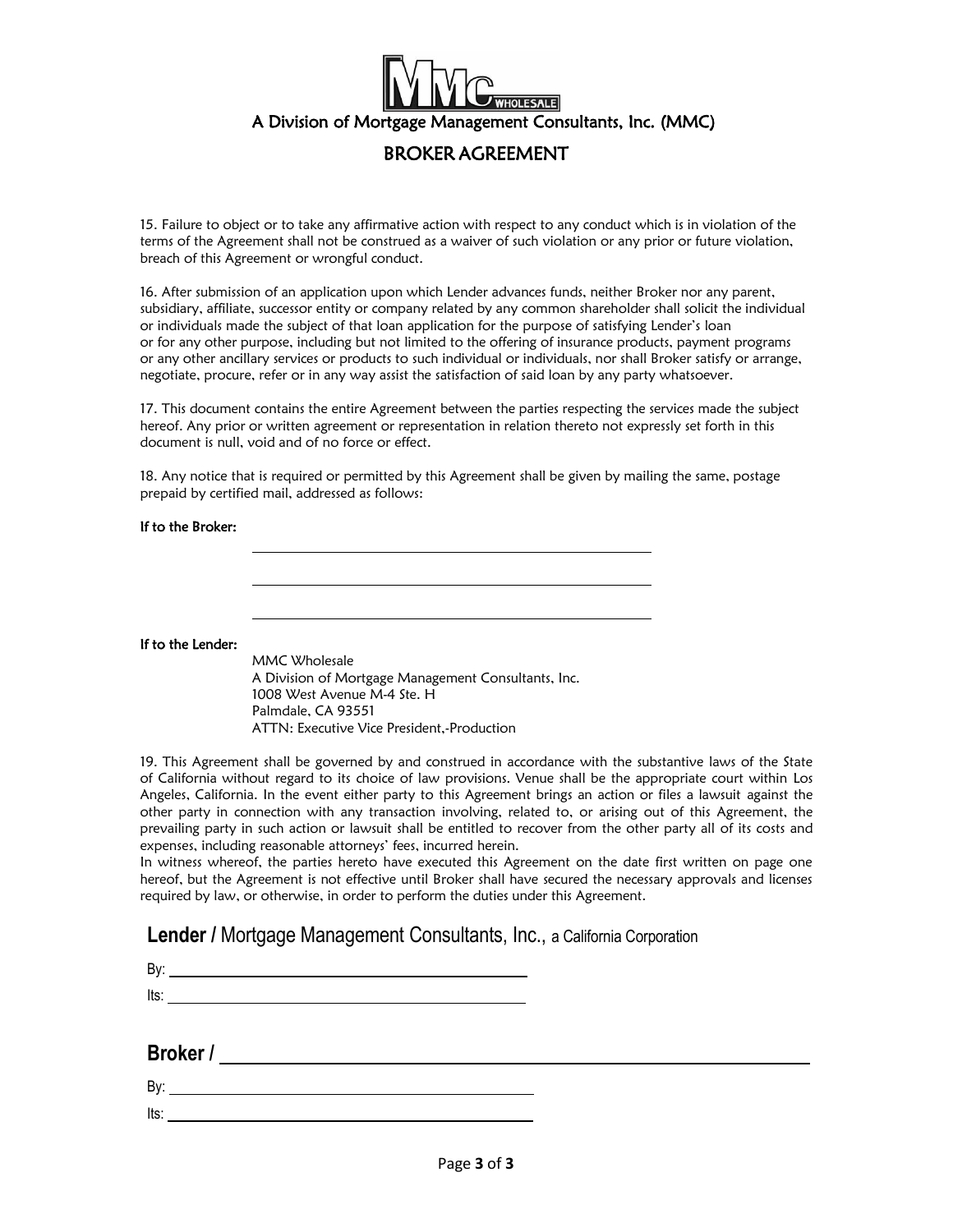

# **FAIR LENDING POLICY**

We do not discriminate against any applicant or discourage anyone on a prohibited basis from making an application. To assure that our employees have a clear and unequivocal statement of our commitment to a nondiscriminatory method of doing business, we have adopted the following statement of company fair mortgage lending policy. Employees must be thoroughly familiar with this policy and follow it both in spirit and in practice.

- 1. It is against this company's policy to discriminate against a loan applicant or borrower on the prohibited basis of race, color, religion, national origin, sexual orientation, handicap, marital status, age, the fact that all or part of an applicant's income comes from any public assistance program or because the applicant has exercised any right under the Consumer Credit Protection Act or any similar state law.
- 2. We do not fail to provide information or services or provide different information or services, including credit availability, application procedures, or lending standards on a prohibited basis.
- 3. We do not selectively encourage applicants and we take no action that would, on a prohibited basis, discourage a reasonable person from applying for a mortgage loan.
- 4. We do not, orally or in writing, express a preference based on a prohibited factor or indicate that we will treat applicants differently on a prohibited basis.
- 5. We do not, on a prohibited basis, refuse to make a loan, vary the terms offered including the amount, interest rate, period or type of loan, or use different standards to evaluate collateral or decide whether to extend credit.
- 6. We do not, on a prohibited basis, treat similarly situated applicants differently, including the amount of assistance, encouragement or information we give the applicant during the application process.
- 7. We do not, on a prohibited basis, discriminate because of the characteristics of a person associated with the applicant including a joint applicant, spouse, business partner, the present or prospective occupants of the property to be financed or the area where the property is located.
- 8. We do not require an applicant who is individually creditworthy to provide a co-signer, even if we apply this requirement without regard to sex, marital status or any other prohibited basis.
- 9. We avoid practices or policies that have a discriminatory effect. This rule applies to all phases of our mortgage lending business. It applies even though we do not intend the policy or practice to be discriminatory and even if the policy or practice appears to be neutral.
- 10. For HUD loans, we do not engage in tiered pricing by providing for a variation in mortgage rate charges that exceeds two percentage points within a geographical area and we base any variation up to two points on actual variations in fees and costs to make the loan.
- 11. For Fannie Mae and Freddie Mac loans we do not set minimum loan amounts.
- 12. We have adopted nondiscriminatory loan underwriting standards that avoid subjective, unwritten rules that can have a discriminatory effect.
- 13. If we use a credit scoring system, we make sure that it is empirically derived and statistically sound and uses no prohibited basis other than age as a predictive factor.
- 14. In reviewing appraisals, we watch for subjective terms that may be discriminatory.
- 15. Management reviews both loans about to be rejected and exceptions underwriters have made to underwriting standards to find and eliminate patterns of exceptions that might have a discriminatory effect.
- 16. We train our loan personnel in the principles of fair processing and underwriting.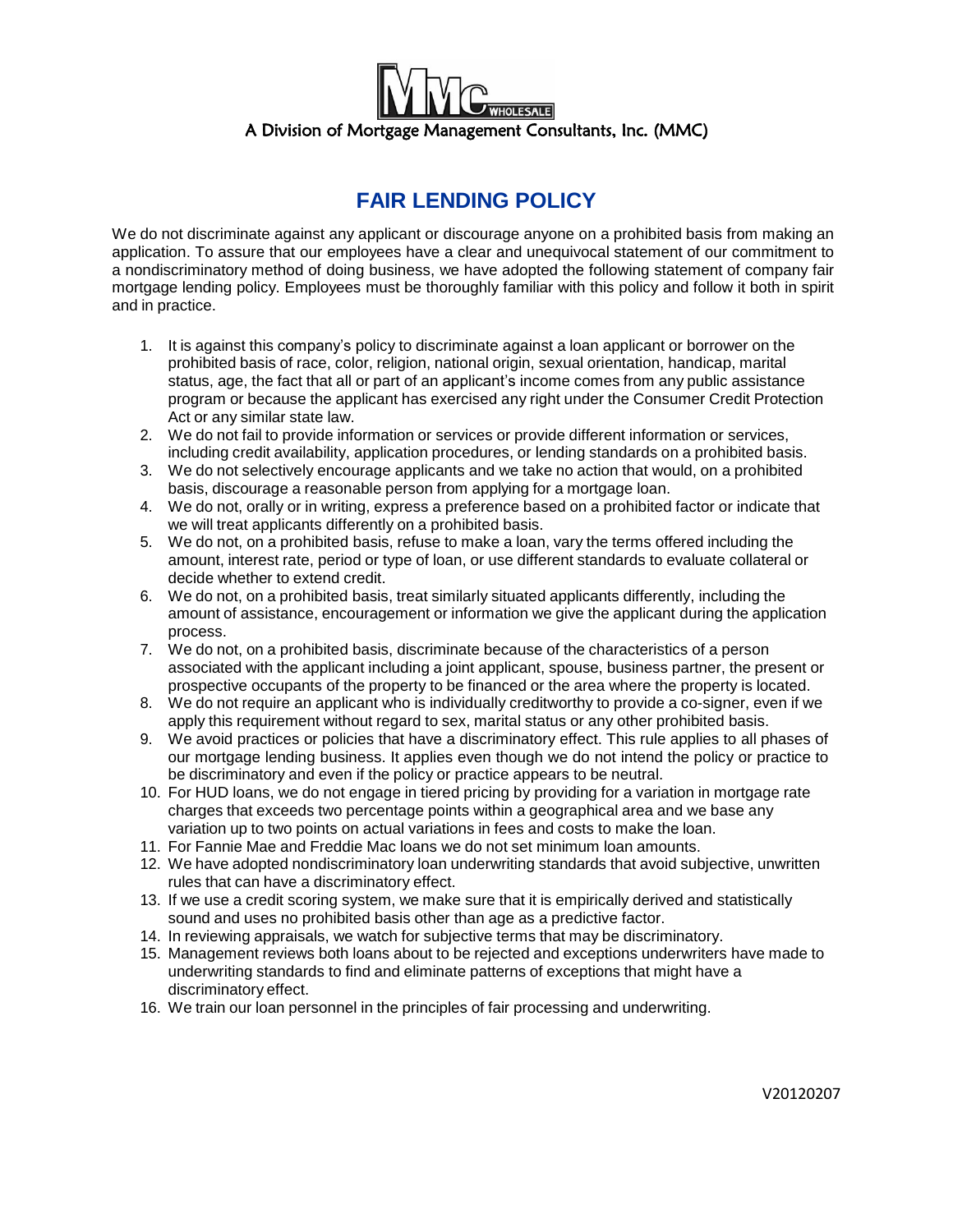

- 17. We are committed to nondiscriminatory marketing. We affirmatively market and make credit available in low and moderate-income areas. Our marketing practices and business relationships with developers and real estate brokers do not improperly restrict our clientele and exclude disadvantaged segments of the community.
- 18. We do not, on a prohibited basis, treat a borrower differently in servicing a loan or invoking default remedies.
- 19. Before we implement a major new policy or practice we review it to determine whether it could have the effect of discriminating against applicants or borrowers.
- 20. We periodically review our loan portfolio and applications to make sure that we are serving the community adequately and on a nondiscriminatory basis in light of the community's demographic characteristics and credit demands.
- 21. We conspicuously display the Equal Housing Opportunity poster in a public area of each of our facilities stating that we are ascribing to the Equal Housing Act.

**I have read the foregoing, understand the contents and will comply with this Fair Lending Policy.**

Broker Name

Signature of Broker of Record

**X** Date

**FAIR LENDING POLICY** Page **2** of **2** v20120207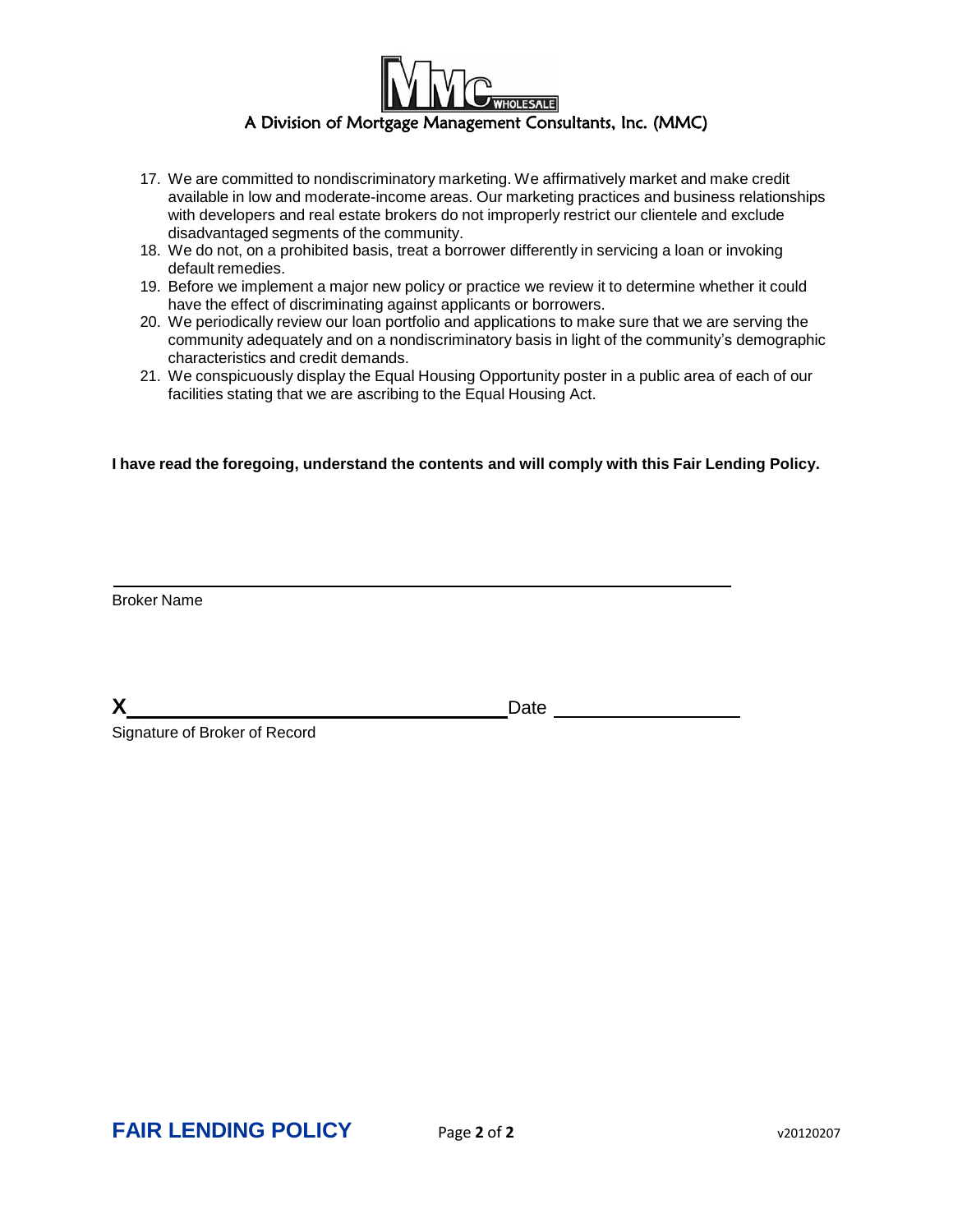

## **Zero Tolerance Loan Fraud Policy**

All approved originators and correspondents need to be aware that the submission of a loan application containing false information is a crime. The originator is fully responsible for the content and quality of each application taken and each loan submitted**.**

## **Examples of Loan Fraud**

- Submission of inaccurate information, including false statements on loan applications and falsification of documents purporting to substantiate credit, employment, income, deposit, and asset information including identity, ownership/non-ownership of real property, etc.
- Forgery of partially or predominately accurate information, including forged signatures on any document in the loan file.
- **Incorrect statements regarding current occupancy or intent to maintain minimum** continuing occupancy as stated in the security instrument.
- Lack of due diligence by broker/loan officer/interviewer/processor, including failure to obtain all information required by the application and failure to request further information as dictated by the Borrower's response to other questions.
- Unquestioned acceptance of information or documentation which is known, should be known, or should be suspected to be inaccurate.
- Simultaneous or consecutive processing of multiple owner-occupied loans from one applicant on multiple properties, or from one applicant supplying different information on each application.
- Allowing an applicant or interested third-party to "assist" with the processing of the loan.
- **Failure of the Broker to disclose any relevant or pertinent information.**

## **Consequences of Loan Fraud**

The effect of loan fraud is costly to all parties involved. Mortgage Management Consultants, Inc. stands behind the quality of its loan production. Fraudulent loans damage our reputation with our investors and mortgage insurance providers. The price paid by those who participate in loan fraud is even more costly. The following are a few of the potential consequences that may be incurred: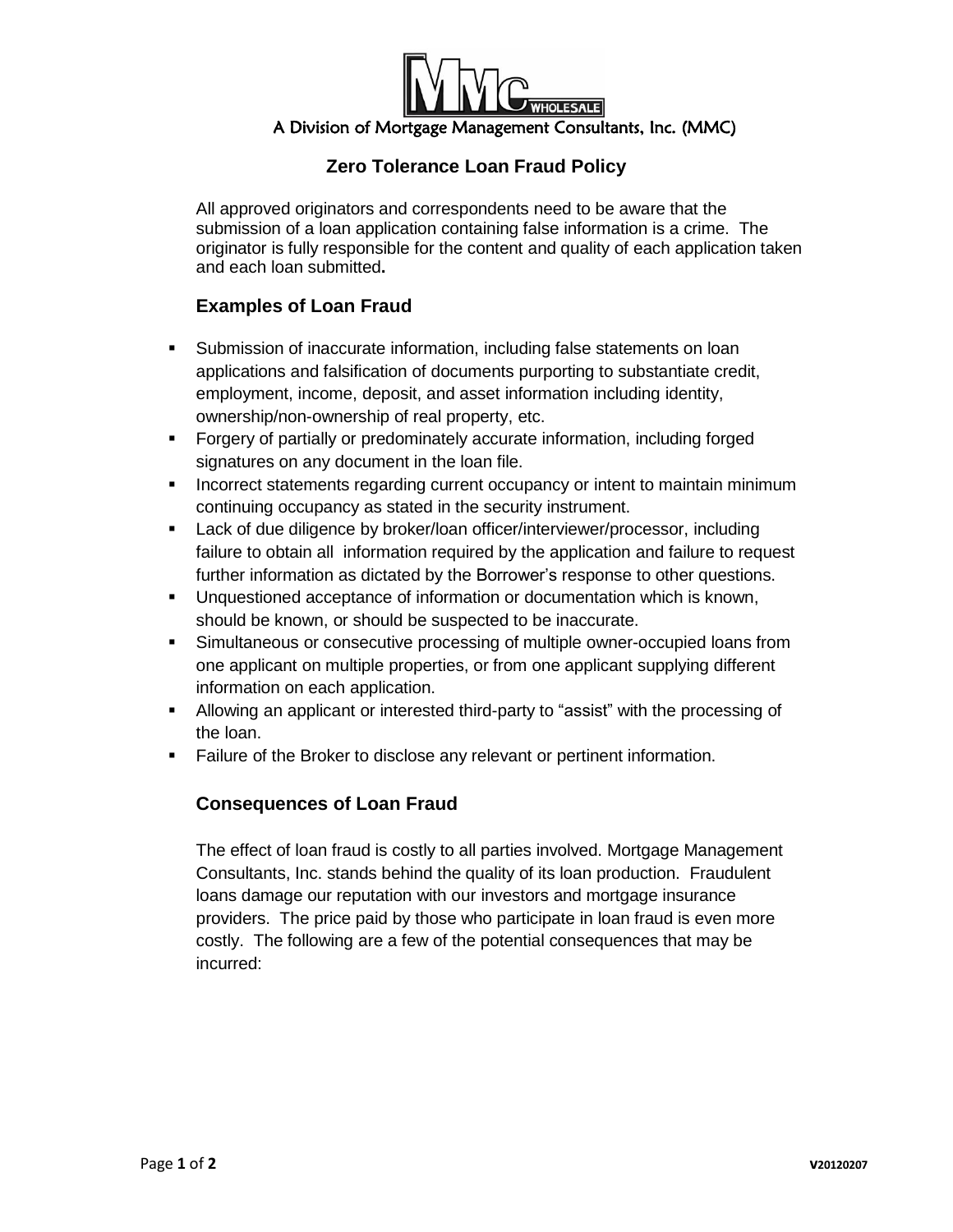## **To the Broker:**

- 1. Criminal prosecution which may result in possible fines and imprisonment.
- 2. Loss of Real Estate License.
- 3. Inability to access lenders to exchange information between lenders, and submission of information to investors (including Freddie Mac/Fannie Mae), police agencies, and the Department of Real Estate.
- 4. Civil action by Mortgage Management Consultants, Inc.
- 5. Civil action by applicant/borrower or other parties to the transaction.
- 6. Loss of approval with Mortgage Management Consultants, Inc.
- 7. Adverse effects on credit history.

### **To the Borrower:**

- 1. Acceleration of debt. FNMA/FHLMC Deed of Trust, revised 9/90, item # 6 states: "Borrower shall also be in default if Borrower, during the loan application process, gave materially false or inaccurate information of statements to lender (or failed to provide lender with any material information) in connection with the loan evidenced by the note, including but not limited to, representations concerning Borrower's occupancy of the property as a principal residence." NOTE: Foreclosure action will not allow the Borrower the benefit of reinstatement in order to cure default. The Borrower must pay off the loan in full prior to the sale date of the property.
- 2. Criminal prosecution.
- 3. Civil action by Mortgage Management Consultants, Inc.
- 4. Civil action by other parties to the transaction, such as seller, real estate agent/broker.
- 5. Termination of employment.
- 6. Forfeiture of professional license.
- 7. Adverse effect on credit history.

**I have read the foregoing and understand MMC Wholesale a Division of Mortgage Management Consultants, Inc. position on "Loan Fraud."**

Broker Name

**X** Date

Signature of Broker of Record

**Zero Tolerance Loan Fraud Policy**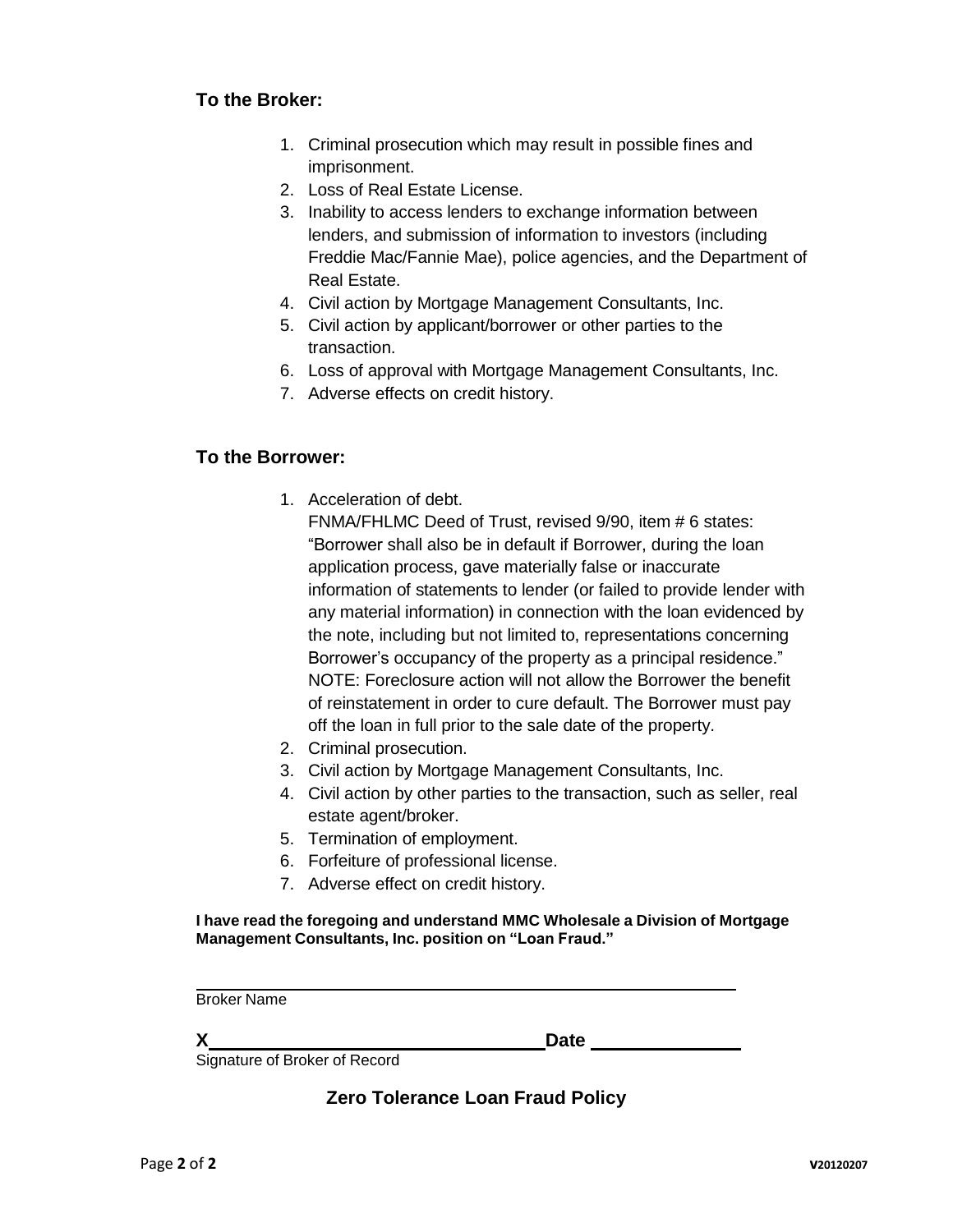

MMC Wholesale A Division of Mortgage Management Consultants, Inc. 1008 West Avenue M-4, Suite H, Palmdale, CA 93551 661-949-2002 phone 661-949-2021 fax

## **Disclosure & Authorization to Obtain Consumer Report(s) All Principals with 10% or more ownership must complete & sign**

I understand and agree that MMC Wholesale may obtain an investigative consumer report about me for employment and/or business relationship purposes as part of my application. The nature and scope of the report(s) may include, but not be limited to, financial and credit history, criminal records, employment history verification, education history verification, driving history, and professional licensing including disciplinary action history.

The reports to be obtained will be used only for employment and/or business relationship purposes. These report(s) will be obtained from: Corelogic Credco 12395 First American Way, Poway, CA 92063 &/or First Line Data, 2500 30th St., Ste. 206, Boulder, CO 80301 PH: (800) 815-3497

In the event that information from these report(s) are used in whole or in part in making an adverse decision, we will provide you with a copy of the consumer report(s) and a description of your rights under the law. California applicants only, Check this box  $\Box$  if you wish to obtain a free copy of the report(s).

My signature below is authorization to obtain an investigative consumer report and acknowledgement that I have received a copy of a "Summary of Rights under California Civil Code Section 1786.22."

| Signature<br>Make copies for each owner if more than one owner has 10% + ownership interest | Date |
|---------------------------------------------------------------------------------------------|------|
| X.                                                                                          |      |
|                                                                                             |      |
|                                                                                             |      |
| City, State & Zip Code:                                                                     |      |
| Residence Street Address (not PO Box)                                                       |      |
|                                                                                             |      |
| Date of Birth: $\frac{1}{2}$ /                                                              |      |
| SSN#: __________-- _______-- _                                                              |      |
| Print Full Complete Legal Name                                                              |      |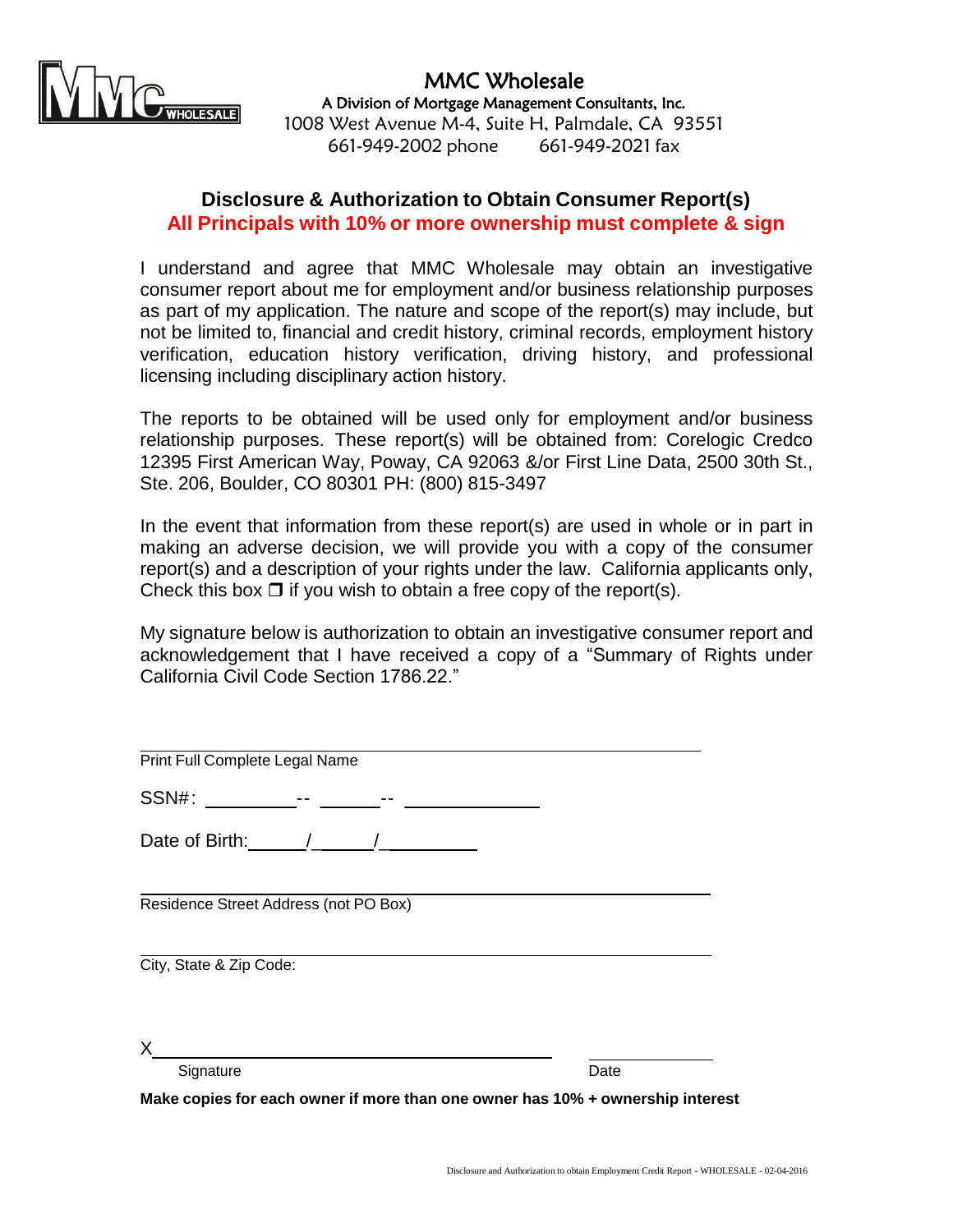

#### **Summary of Rights under California Civil Code Section 1786.22**

(a) An investigative consumer reporting agency shall supply files and information required under Section 1786.10 during normal business hours and on reasonable notice.

(b) Files maintained on a consumer shall be made available for the consumer's visual inspection, as follows:

(1) In person, if he appears in person and furnishes proper identification. A copy of his file shall also be available to the consumer for a fee not to exceed the actual costs of duplication services provided.

(2) By certified mail, if he makes a written request, with proper identification, for copies to be sent to a specified addressee. Investigative consumer reporting agencies complying with requests for certified mailings under this section shall not be liable for disclosures to third parties caused by mishandling of mail after such mailings leave the investigative consumer reporting agencies.

(3) A summary of all information contained in files on a consumer and required to be provided by Section 1786.10 shall be provided by telephone, if the consumer has made a written request, with proper identification for telephone disclosure, and the toll charge, if any, for the telephone call is prepaid by or charged directly to the consumer.

(c) The term "proper identification" as used in subdivision (b) shall mean that information generally deemed sufficient to identify a person. Such information includes documents such as a valid driver's license, social security account number, military identification card, and credit cards. Only if the consumer is unable to reasonably identify himself with the information described above, may an investigative consumer reporting agency require additional information concerning the consumer's employment and personal or family history in order to verify his identity.

(d) The investigative consumer reporting agency shall provide trained personnel to explain to the consumer any information furnished him pursuant to Section 1786.10.

(e) The investigative consumer reporting agency shall provide a written explanation of any coded information contained in files maintained on a consumer. This written explanation shall be distributed whenever a file is provided to a consumer for visual inspection as required under Section 1786.22.

(f) The consumer shall be permitted to be accompanied by one other person of his choosing, who shall furnish reasonable identification. An investigative consumer reporting agency may require the consumer to furnish a written statement granting permission to the consumer reporting agency to discuss the consumer's file in such person's *presence.*

The Investigative Consumer Reporting Agencies Act (ICRA) was designed to promote accuracy, fairness, and privacy of information in the files of every "Consumer Reporting Agency" (CRA.) You can find the complete text of the ICRA at the California Privacy Protection website: www.privacy.ca.gov/privacy\_laws/icraa.shtml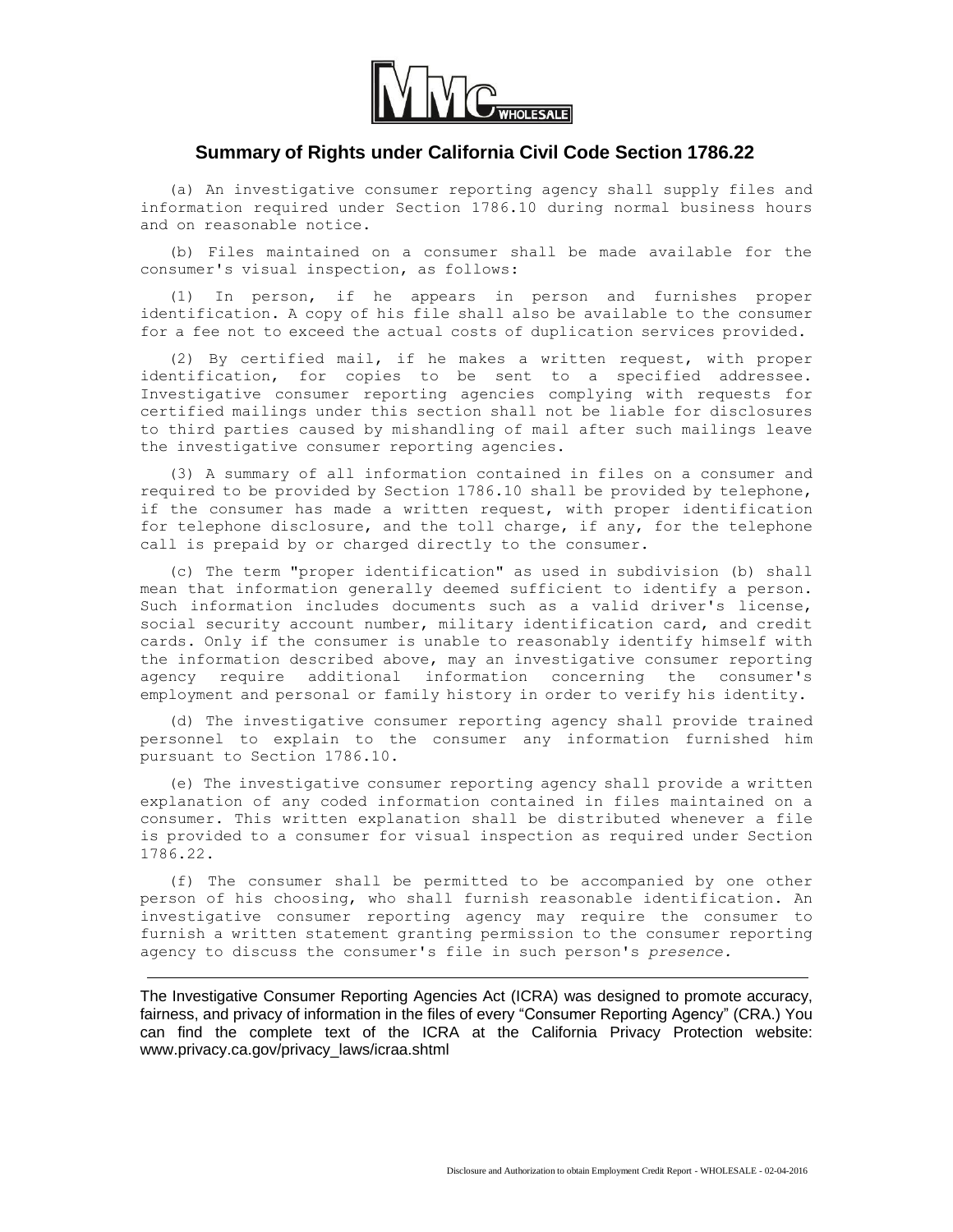

# **Disclosure and Authorization to Obtain Credit Report All Principals with 10% or more ownership must complete & sign**

\_\_\_\_\_\_\_\_\_\_\_\_\_\_\_\_\_\_\_\_\_\_\_\_\_\_\_\_\_\_\_\_\_\_\_\_\_\_\_ (the "Applicant") acknowledges that it is in the best interest of both Applicant and *MMC Wholesale* (A division of Mortgage Management Consultants, Inc.) to perform due diligence concerning Applicant's background and experience. Applicant further acknowledges that Applicant benefits from the efficiencies in the due diligence process that are possible when *MMC Wholesale* and other similarly situated entities in the mortgage industry exchange information about their experiences in doing business with professionals/entities such as Applicant. Therefore, Applicant herby consents and gives *MMC Wholesale* and Corelogic Credco, LLC, ("CREDCO") permission to obtain information about Applicant, Applicant's company and any and all employees/contractors of that company including, but not limited to, professional malpractice insurance coverage, professional history information and other public record information. Applicant hereby releases and agrees to hold harmless *MMC Wholesale*, CREDCO, Mortgage Asset Research Institute, Inc. ("MARI"), all MARI subscribers, and any trade associations that endorse MARI's mortgage fraud alert products, from any and all liability for damages, losses, costs, and expenses that may arise from the use of any information recorded and/or provided by CREDCO for *MMC Wholesale*, or recorded in MARI's database.

\*Printed Name of Individual with 10% or greater interest in Entity applying to be approved

Signature of Individual **Date**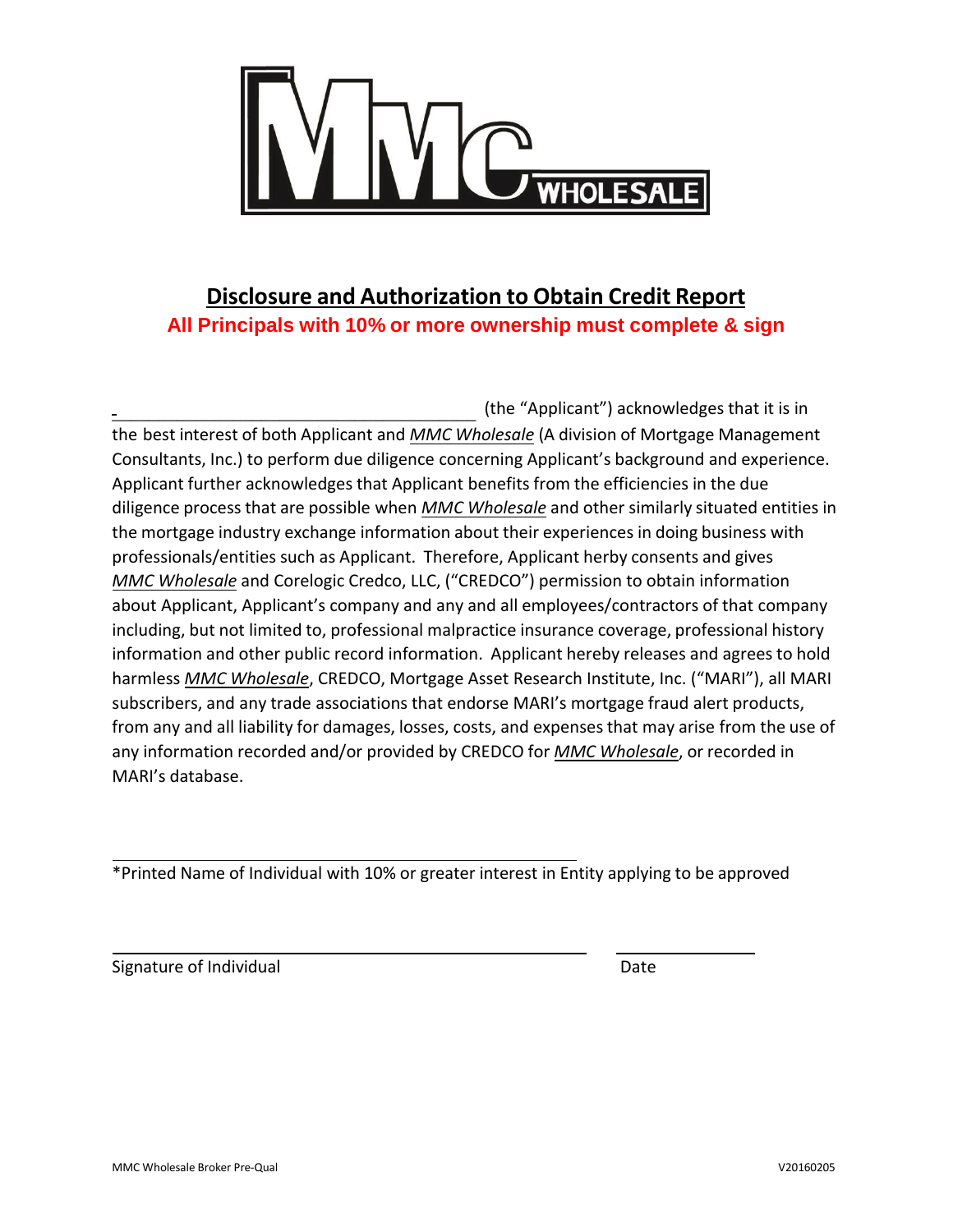# A Division of Mortgage Management Consultants, Inc. (MMC)

# **Statement Regarding Legal Actions and Denial of Participation List Compliance**

There is no current legal action by any regulatory body or previous action taken. If there are any current or past legal or regulatory action(s) cross out this paragraph and provide a letter of explanation.

No employees involved in any loan transactions submitted by our company to MMC Wholesale, a division of Mortgage Management Consultants, Inc. (MMC) involve any individual or entity that appears on the Federal Home Loan Mortgage Corporation's Exclusionary List or the Department of Housing and Urban Development's Limited Denial of Participation List.

**Company Name:** 

**X Date \_\_\_\_\_\_\_\_\_\_\_\_\_\_\_** 

 **Signature of Broker of Record**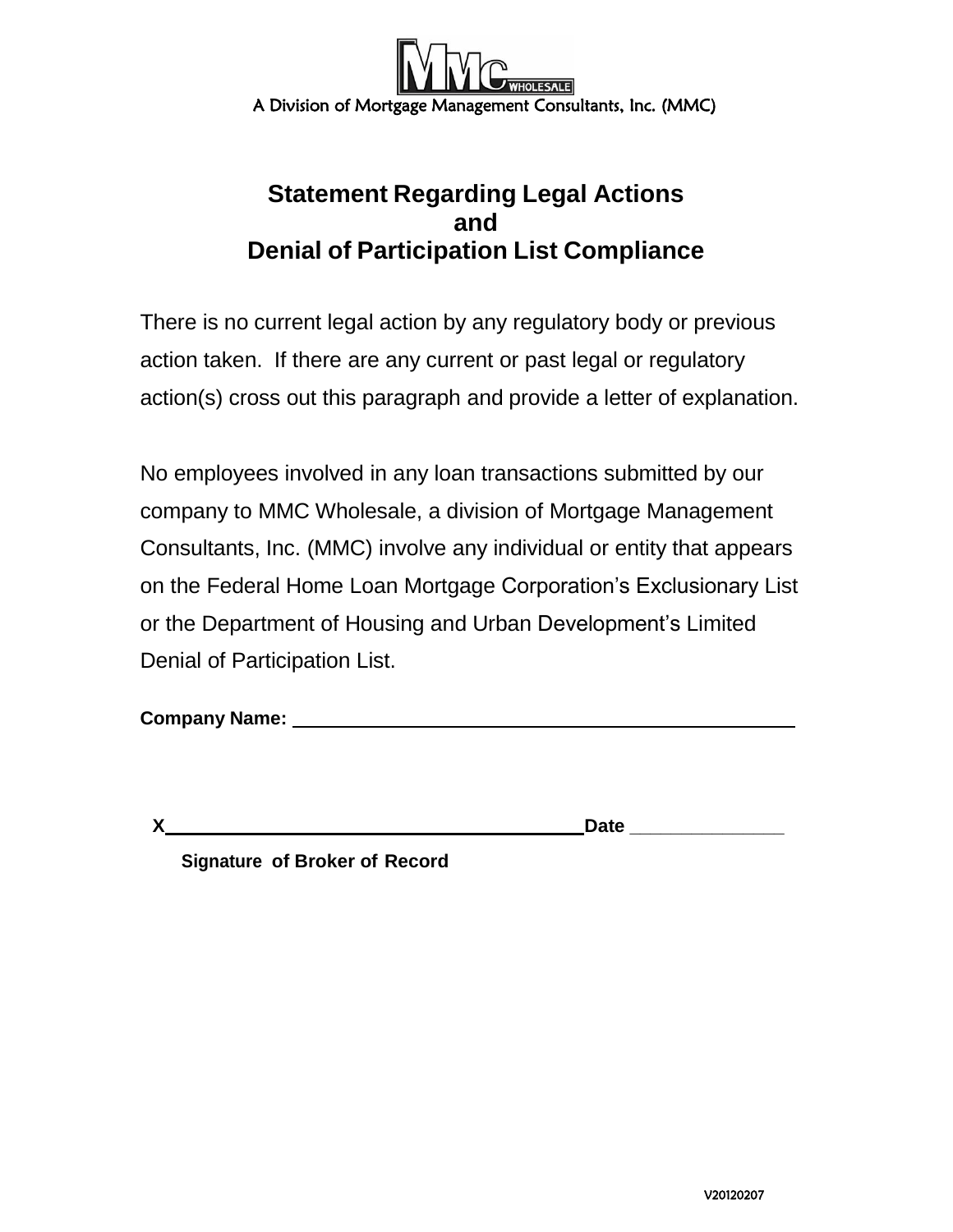

# Resolution of the Board of Directors

| Of the control of the control of the control of the control of the control of the control of the control of th<br>Separate control of the control of the control of the control of the control of the control of the control of t    |                                                                                                                |             |
|--------------------------------------------------------------------------------------------------------------------------------------------------------------------------------------------------------------------------------------|----------------------------------------------------------------------------------------------------------------|-------------|
| (Name of Company)                                                                                                                                                                                                                    |                                                                                                                |             |
|                                                                                                                                                                                                                                      |                                                                                                                |             |
| was held at the state of the state of the state of the state of the state of the state of the state of the state of the state of the state of the state of the state of the state of the state of the state of the state of th<br>on | (Name of Company)                                                                                              | The meeting |
| (Time)                                                                                                                                                                                                                               | (Date)                                                                                                         |             |
|                                                                                                                                                                                                                                      |                                                                                                                |             |
| (Name of Board Member)                                                                                                                                                                                                               |                                                                                                                |             |
| Members of the Board present at the above meeting were:                                                                                                                                                                              |                                                                                                                |             |
| Name of                                                                                                                                                                                                                              | <b>Member Title</b>                                                                                            |             |
|                                                                                                                                                                                                                                      |                                                                                                                |             |
|                                                                                                                                                                                                                                      |                                                                                                                |             |
| Be it resolved that<br>(Name of Company)                                                                                                                                                                                             | , commence to do business with                                                                                 |             |
| MMC Wholesale, a division of Mortgage Management Consultants, Inc. (MMC), Lender, in the relationship                                                                                                                                |                                                                                                                |             |
| of Loan Broker/Lender, for the purpose of submitting loans for approval and funding by MMC.                                                                                                                                          |                                                                                                                |             |
| Be it resolved that_                                                                                                                                                                                                                 | and and the state of the state of the state of the state of the state of the state of the state of the state o | be          |
| (Name of Member)                                                                                                                                                                                                                     | (Name of Member)                                                                                               |             |
| authorized to execute agreements, notes, mortgage and deeds of trust, if applicable, to Mortgage                                                                                                                                     |                                                                                                                |             |
| Management Consultants, Inc.                                                                                                                                                                                                         |                                                                                                                |             |
| Be it resolved, further, that the appropriate officers of this corporation be and are hereby authorized and                                                                                                                          |                                                                                                                |             |
| directed to execute all such agreements and other documents and take all other appropriate action as such                                                                                                                            |                                                                                                                |             |
| officers in their discretion deem necessary and proper to carry out the intent and purpose of the foregoing                                                                                                                          |                                                                                                                |             |
| resolution.                                                                                                                                                                                                                          |                                                                                                                |             |
| In witness whereof, I have affixed my name as Secretary and have caused the Corporate Seal of said                                                                                                                                   |                                                                                                                |             |
|                                                                                                                                                                                                                                      |                                                                                                                |             |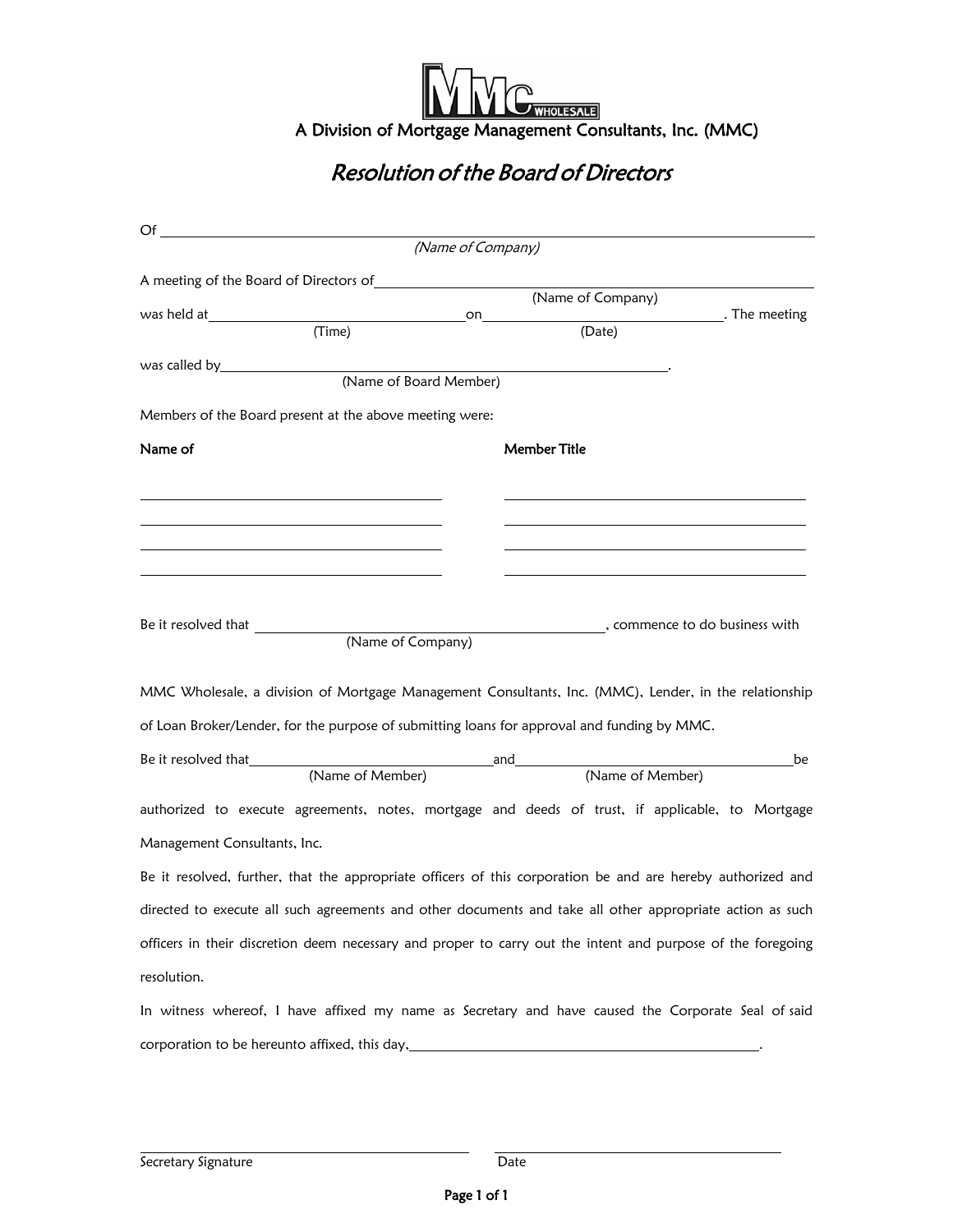

# **FACTA Red Flag Rules & Privacy of Information**

Broker acknowledges they are responsible for the safety, protection and proper handling of any Non-Public Information (NPI) or Personally Identifiable Information (PII) that Broker or their employees or agents may receive or have access to, intentionally or inadvertently.

Broker acknowledges that they are responsible for meeting all compliance requirements, both state and federal, associated with the possession of or access to NPI and PII.

Broker acknowledges that they have reviewed the requirements of the Red Flags Rules associated with the Fair and Accurate Credit Transaction Act of 2003 (FACTA), the Fair Credit Reporting Act (FCRA), the Gramm-Leach-Bliley Act (Regulation P) and all other federal and state laws and regulations as may be appropriate and have implemented appropriate policy and procedural changes in accordance with said requirements including but not limited to:

- A privacy and identify theft prevention program that includes appropriate policy, procedures and a training program for all current and new employees.
- Incorporated appropriate Red Flags Policies that detect indicators of potentially fraudulent activities on every transaction.
- Procedures for the notification of data owners of any perceived fraudulent activity.

This addendum is incorporated in to and will be made a part of the mortgage broker agreement between Broker and MMC Wholesale, a Division of Mortgage Management Consultants, Inc.

Company Name:

X:

Signature of Broker of Record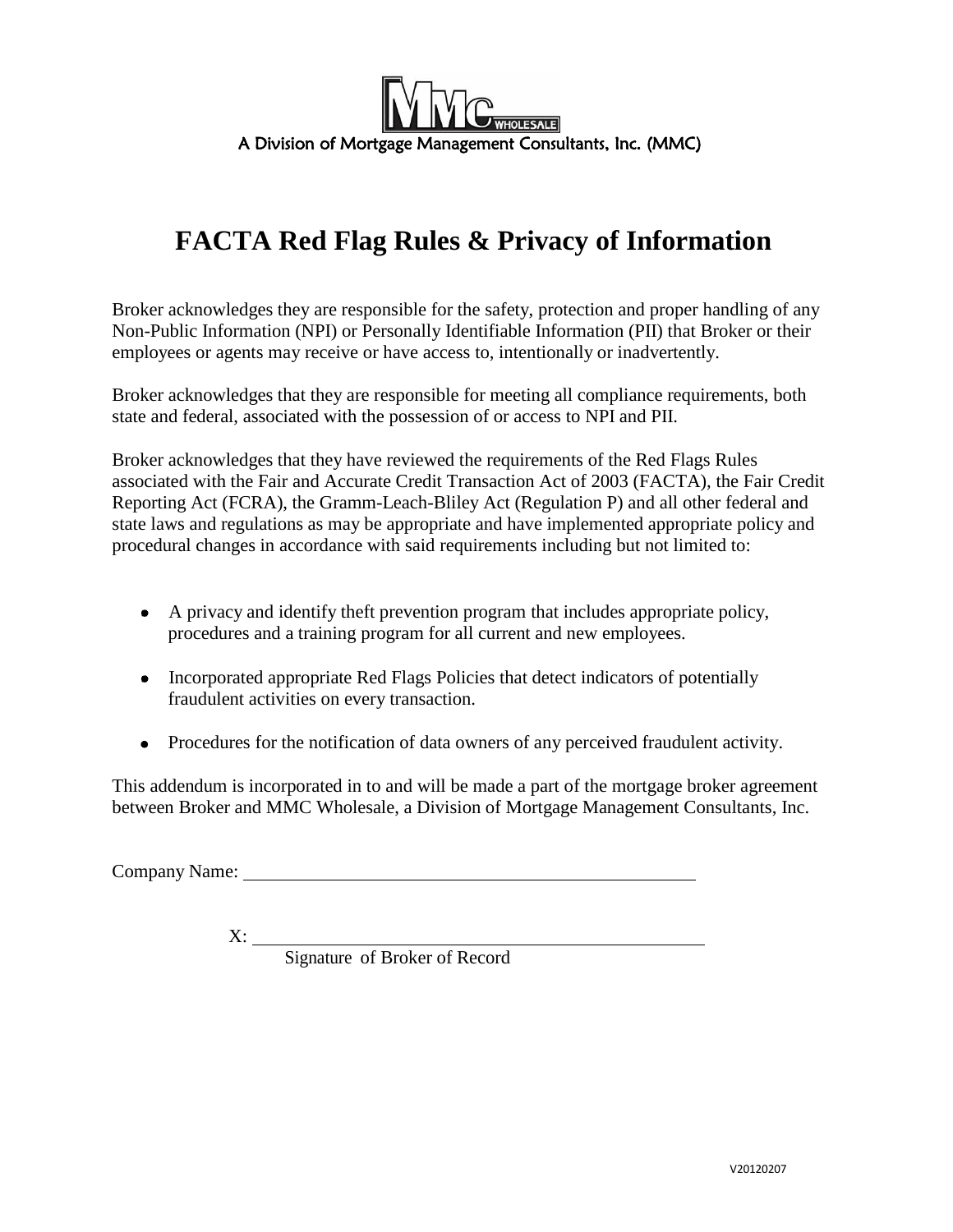

# Compliance Acknowledgement

#### IT IS AGAINST MMC Wholesale, a Division of Mortgage Management Consultant, Inc.'s POLICY TO DISCRIMINATE ON ANY BASIS, INCLUDING A LOAN APPLICANTS RACE, NATIONAL ORIGIN, RELIGION, MARITAL STATUS, GENDER OR AGE.

Any act of discrimination violates MMC's policy. It also violates our company philosophy of doing business. Our stand on nondiscrimination is absolute; there is zero tolerance for any discriminatory act or behavior.

Treating everyone fairly and making decisions based solely on creditworthiness is Doing the Right Thing, plain and simple. It is our policy and our practice to comply fully with the letter and spirit of fair lending and all other laws regulating our industry.

We expect all brokers to fully understand fair lending practices and to deal fairly and equally with all loan applicants. We insist that all negotiations be entered into in good faith and without bias. We require that the letter and the spirit of fair lending practices, the following Federal laws, and all statutes governing lending and equal rights be complied with in each jurisdiction wherein a broker does business.

| Fair Housing Act (FHA)          | Prohibits discrimination in lending based on prohibited factors (race, color,<br>religion, national origin, handicap, familial status, gender, and age). Also prohibits<br>practices such as redlining, making excessively low appraisals, use of subjective or<br>non-reviewable criteria, creating and exploiting a racially exclusive image,<br>expressing intent to discriminate, and discriminating against women.<br>www4.law.cornell.edu/uscode/42/3601.html |
|---------------------------------|---------------------------------------------------------------------------------------------------------------------------------------------------------------------------------------------------------------------------------------------------------------------------------------------------------------------------------------------------------------------------------------------------------------------------------------------------------------------|
| <b>Equal Credit</b>             | Prohibits discouraging applications and limits the manner in which lenders can                                                                                                                                                                                                                                                                                                                                                                                      |
| <b>Opportunity Act</b>          | inquire about marital status, spouses, former spouses, alimony and child support.                                                                                                                                                                                                                                                                                                                                                                                   |
| (ECOA)                          | Also establishes requirements for lenders such as providing copies of appraisals,                                                                                                                                                                                                                                                                                                                                                                                   |
|                                 | providing appropriate disclosures and preserving records from the                                                                                                                                                                                                                                                                                                                                                                                                   |
|                                 | www.law.cornell.edu/uscode/15/1691.html<br>application/transaction.                                                                                                                                                                                                                                                                                                                                                                                                 |
| <b>Fair Credit Reporting</b>    | Regulates the activities of reporting agencies and the users of credit information                                                                                                                                                                                                                                                                                                                                                                                  |
| Act (FCRA)                      | and protects individuals from invasion of privacy and the dissemination of false or                                                                                                                                                                                                                                                                                                                                                                                 |
|                                 | inaccurate information. Requires disclosures when adverse action is taken.                                                                                                                                                                                                                                                                                                                                                                                          |
|                                 | www4.law.cornell.edu/uscode/15/1681/tlml                                                                                                                                                                                                                                                                                                                                                                                                                            |
| Home Mortgage                   | Requires lenders to collect certain information about the loans they make so the                                                                                                                                                                                                                                                                                                                                                                                    |
| Disclosure Act (HMDA)           | government can track applications and ensure lenders are taking and approving                                                                                                                                                                                                                                                                                                                                                                                       |
|                                 | applications equally for all groups of people.                                                                                                                                                                                                                                                                                                                                                                                                                      |
|                                 | www4.low.cornell.edu/uscode/12/ch29.html                                                                                                                                                                                                                                                                                                                                                                                                                            |
| Truth In Lending Act            | Requires the disclosure of information about the lender, amount financed, finance                                                                                                                                                                                                                                                                                                                                                                                   |
| (TILA)                          | charge, payments, security and interest rate. Also establishes that borrowers have a                                                                                                                                                                                                                                                                                                                                                                                |
|                                 | right to rescind most loans secured by their primary residence within three business                                                                                                                                                                                                                                                                                                                                                                                |
|                                 | days of loan closing. www4.law.cornell.edu/uscode/15/1601.html                                                                                                                                                                                                                                                                                                                                                                                                      |
| <b>Real Estate Settlement</b>   | Requires lenders to provide advance disclosure information on loan settlement                                                                                                                                                                                                                                                                                                                                                                                       |
| Procedures Act (RESPA)          | procedures and costs. Also regulates the ways in which referrals between                                                                                                                                                                                                                                                                                                                                                                                            |
|                                 | companies can be made and establishes parameters for the amount of money                                                                                                                                                                                                                                                                                                                                                                                            |
|                                 | borrowers are required to place in an escrow account established for taxes and                                                                                                                                                                                                                                                                                                                                                                                      |
|                                 | www.4.law.cornell.edu/uscode/12/2601.html<br>insurance.                                                                                                                                                                                                                                                                                                                                                                                                             |
| <b>Telemarketing Sales Rule</b> | Establishes parameters regarding the manner in which telemarketing can be                                                                                                                                                                                                                                                                                                                                                                                           |
|                                 | conducted. Specifies times during which telemarketing is permitted, information                                                                                                                                                                                                                                                                                                                                                                                     |
|                                 | that must be disclosed to consumers during telemarketing, and that records must                                                                                                                                                                                                                                                                                                                                                                                     |
|                                 | be kept of telemarketing transactions.                                                                                                                                                                                                                                                                                                                                                                                                                              |
|                                 | www4.law.cornell.edu/uscode/15/6102.html                                                                                                                                                                                                                                                                                                                                                                                                                            |

As a condition of entering into and maintaining a business relationship with MMC, I, the undersigned: 1) acknowledge my understanding of MMC's fair lending policy 2) agree to comply with the letter and spirit of all state and Federal licensing, disclosure and consumer protection laws; 3) agree to educate my principals, employees, affiliates and agents about fair lending practices and the above laws; and 4) agree to advise immediately upon ascertaining any violation of the above laws by my principals, employees, affiliates and/or employees.

#### Broker Company:

| Licensing Number: | Managing Broker: |
|-------------------|------------------|
| Broker Signature: | Date:            |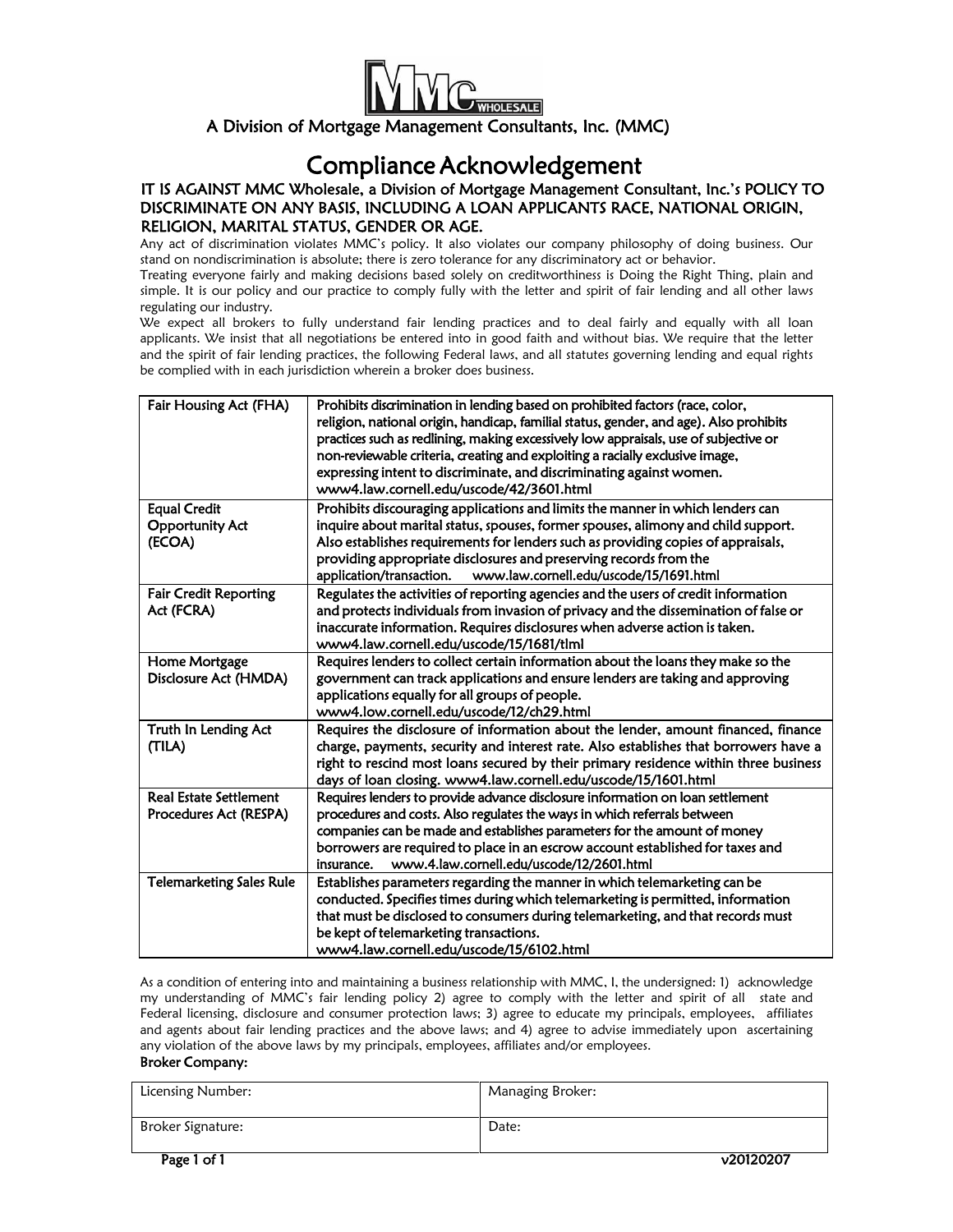#### **Initial Addendum** to the Broker Agreement with Mortgage Management Consultants, Inc. (*Revised 9-2016*)

## **Wholesale Loan Originator Compensation Plan**

This Addendum (the "Addendum") to the Broker Agreement between Mortgage Management Consultants, Inc. DBA: MMC Wholesale ("Creditor") and

("Broker") sets forth the terms of compensation that Creditor agrees to pay Broker on all Covered Loans brokered to Creditor by Broker that are funded and recorded. The Addendum also sets forth the minimum standards the Broker must meet to comply with Creditor's anti-steering policy in accordance with 12 CFR § 1026.36 (the "Rule"). The Addendum governs the terms of compensation and conduct requirements in connection with all Covered Loans that are originated and consummated and for which Broker is paid compensation on or after the date specified below.

## **Definitions**

"Borrower Paid Broker Compensation" means compensation received by Broker directly from a consumer, including payments to Broker pursuant to an agreement between the consumer and a third party under which the third party agrees to provide funds toward the consumer's costs of the transaction, including loan originator compensation.

"Covered Loan" means a closed-end consumer credit transaction, including a reverse mortgage that is not a home equity line of credit under 12 CFR § 1026.40, secured by a one- to four-family residence. Valid investment property loans made to non-owner occupants and other loans, if any, that are not subject to the Rule are not covered by the compensation amount selected in this addendum.

A "Closed Loan" means a Covered Loan that has been funded by Creditor and recorded within the current month. Loans will be considered closed as of the recordation date.

"Compensation" has the meaning set forth in the Rule. Broker acknowledges and agrees that Compensation includes, without limitation, salaries, commissions and any financial or similar incentive, and that Compensation does not include bona-fide and reasonable fees collected for the payment of actual charges to non-affiliated third parties.

"Creditor Paid Broker Compensation" means compensation paid to Broker by Creditor based on the terms of this agreement.

"Mortgage Broker" has the same meaning as set forth in the Rule for "loan originator organization." A Mortgage Broker is a loan originator that is not an employee of Creditor. It is understood that Broker is a Mortgage Broker for purposes of the Addendum.

"Loan Origination Date" also called "Application Date" is the date Broker has sufficient information to require initial disclosures under RESPA (12 U.S.C. 2602) Part 3500.2(b). Application Date means the submission of a borrower's financial information in anticipation of a credit decision including; 1) borrower's name, 2) monthly income, 3) social security number (to obtain a credit report), 4) property address, 5) value estimate of property, and 6) loan amount requested. The Loan Origination Date is the date under RESPA from which initial disclosures must be issued within 3 working days.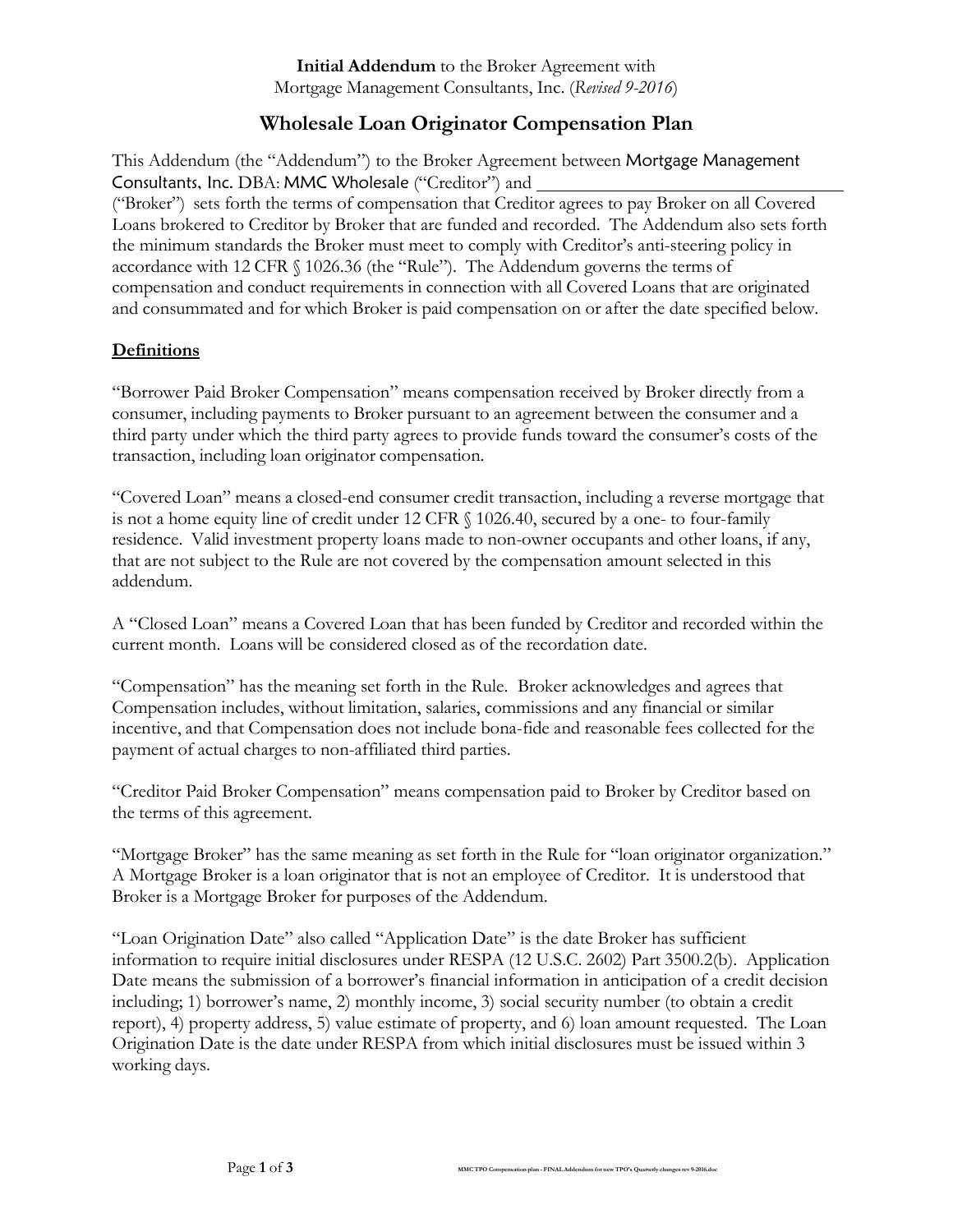#### **Initial Addendum** to the Broker Agreement with Mortgage Management Consultants, Inc. (*Revised 9-2016*)

#### **Compensation Criteria**

This compensation plan will be in effect until changed in writing. Creditor's compensation plans are set for each calendar quarter. You must notify Creditor that you are changing your compensation plan in writing at least 2 (two) working days before the start of the next calendar quarter, otherwise the plan in effect will continue for the next calendar quarter. Broker acknowledges that they may or may not be notified by Creditor in advance of the option to make changes to their compensation plan.

Compensation plans may only be changed on the first day of each calendar quarter (i.e. January, April, July and October. The compensation plan for each individual loan will be the compensation plan in effect on the Loan Origination Date.

Borrower Paid Broker Compensation may not be based on a term of the associated transaction or a proxy for a transaction term. If Borrower Paid Broker Compensation is used the amount of compensation may not exceed the amount that the Broker selects for Creditor paid Broker Compensation in this agreement. Creditor will not pay Broker in connection with a Covered Loan transaction in which Broker has received Borrower Paid Broker Compensation. Broker warrants that in requesting Creditor payment for a Covered Loan transaction, Broker has received no Borrower Paid Broker Compensation in connection with the Covered Loan transaction.

On a Covered Loan transaction in which Creditor will compensate Broker, such compensation will be based on a fixed percentage of the loan amount. No other term or condition of the loan will be used to calculate the originator compensation.

Broker may select a Creditor Paid Broker Compensation Plan with a percentage of the loan amount between 0.50% (one-half of one percent) and 2.75% (two and three quarters percent) in increments of 0.125% (one eighth of one percent). In addition, regardless of the compensation percentage selected and any other factor, including minimum and/or maximum compensation selected, the total Creditor Paid Broker Compensation selected and paid to Broker plus any amount(s) paid by borrower to Creditor cannot exceed the maximum limit allowed for Qualified Mortgages (QM) under12 C.F.R. § 1026.32(b)(1) and § 1026.43(e)(3). Note that on and after January 10, 2014 the maximum limit of points and fees for QM is 3%.

Effective with the execution of this Addendum, Broker's compensation on Creditor-paid Covered Loan transactions will be: **%** of the loan amount for each Closed Loan brokered to Creditor by Broker, subject to: **minimum** compensation amount of \$\_ (not less than \$1,000) per transaction and a **maximum** compensation amount of \$\_\_\_\_\_\_\_\_\_\_\_\_\_ per transaction.

If no percentage or minimum/maximum amount is selected a default of 1.75% of the amount of the Closed Loan with a \$1,000 minimum and no maximum will be used until changed in writing.

The Broker is responsible for accurate pricing and locking loans on line in "MAPS" Creditor's Mortgage Approval Pricing System or as directed by Creditor's Secondary Marketing Department.